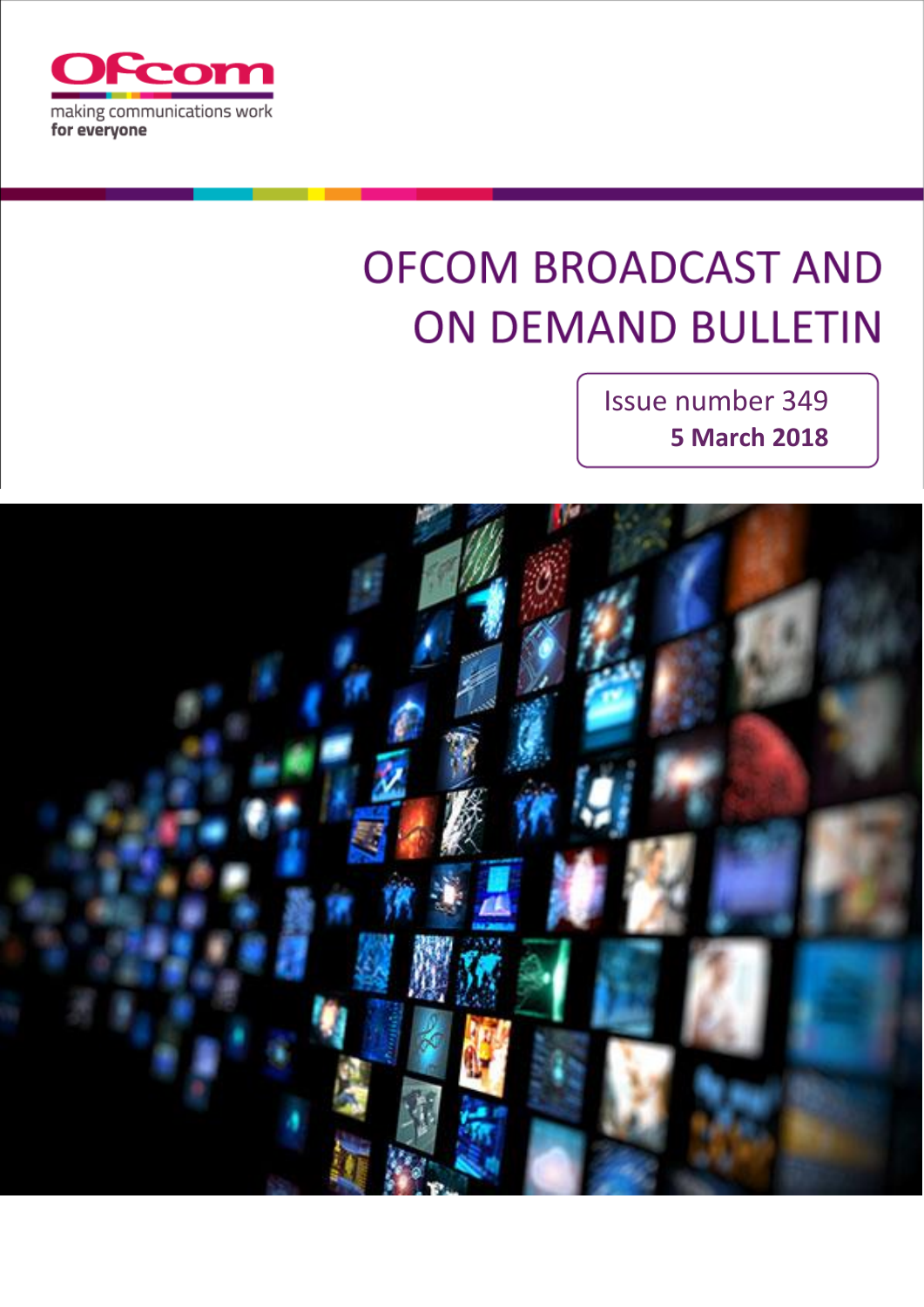Issue 349 of Ofcom's Broadcast and On Demand Bulletin 5 March 2018

# **Contents**

| Introduction                                                                                            | 3              |
|---------------------------------------------------------------------------------------------------------|----------------|
| <b>Notice of Sanction</b>                                                                               |                |
| The Hub<br>Radio Dawn, 26 December 2016, 16:00                                                          | 5              |
| <b>Broadcast Standards cases</b>                                                                        |                |
| In Breach                                                                                               |                |
| <b>Drivetime</b><br>Raaj FM, 18 December 2017, 17:20                                                    | $\overline{7}$ |
| Fast Freddie, the Widow and Me<br>STV2, 30 December 2017, 11:30                                         | 9              |
| <b>Advertising scheduling</b>                                                                           |                |
| In Breach                                                                                               |                |
| Advertising minutage<br>FreeSports, various dates and times between 23 November 2017 and 1 January 2018 | 11             |
| <b>Broadcast Licence Conditions cases</b>                                                               |                |
| In Breach                                                                                               |                |
| Providing a service in accordance with 'Key Commitments'<br>Beyond Radio, 2 to 5 December 2017          | 13             |
| Broadcast licensees' late and non-payment of licence fees<br>Various licensees                          | 16             |
| <b>Tables of cases</b>                                                                                  |                |
| Complaints assessed, not investigated                                                                   | 18             |
| Complaints outside of remit                                                                             | 27             |
| <b>BBC First</b>                                                                                        | 28             |
| <b>Investigations List</b>                                                                              | 30             |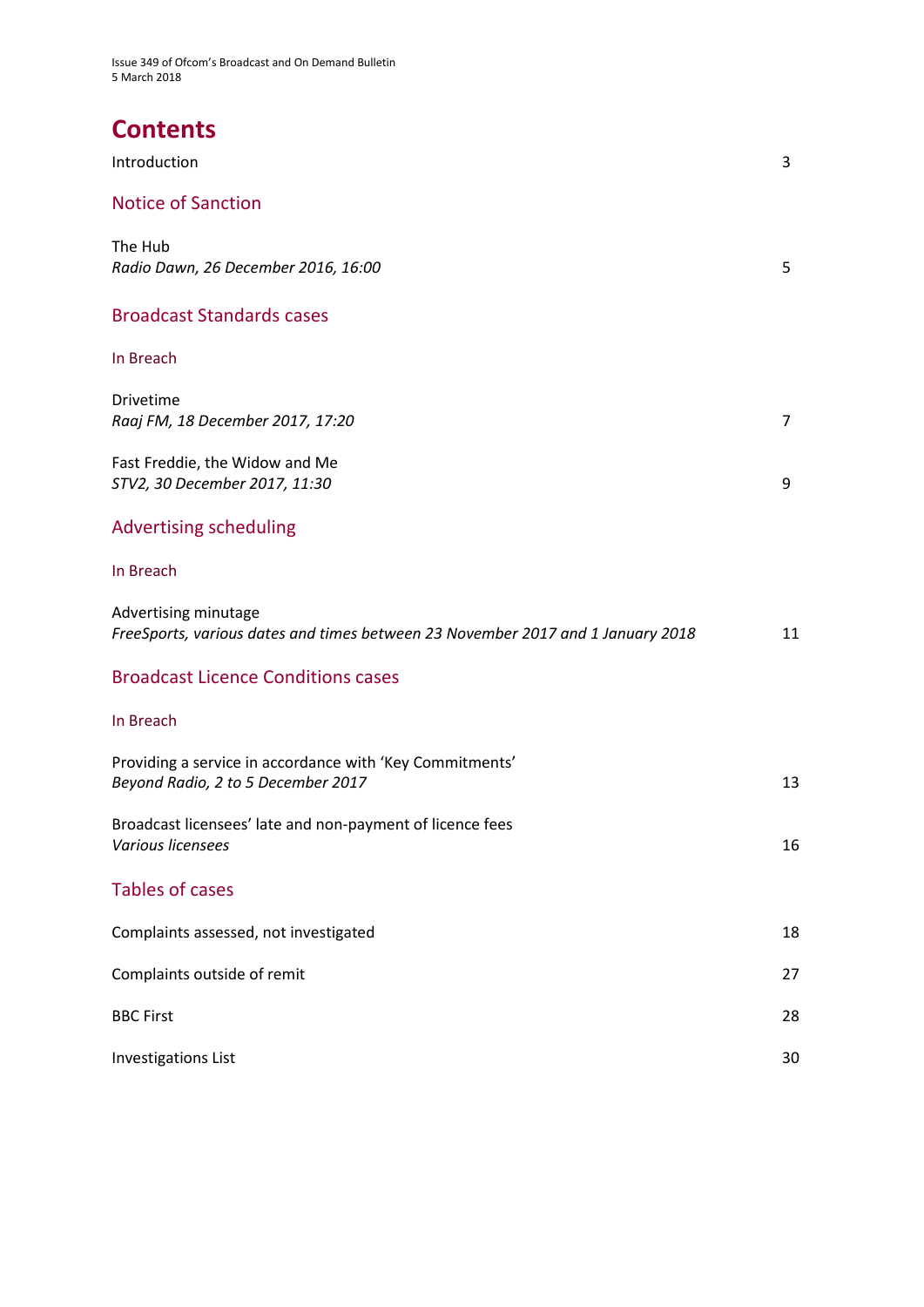# **Introduction**

Under the Communications Act 2003 ("the Act"), Ofcom has a duty to set standards for broadcast content to secure the standards objectives<sup>1</sup>. Ofcom also has a duty to ensure that On Demand Programme Services ("ODPS") comply with certain standards requirements set out in the  $Act^2$ .

Ofcom reflects these requirements in its codes and rules. The Broadcast and On Demand Bulletin reports on the outcome of Ofcom's investigations into alleged breaches of its codes and rules, as well as conditions with which broadcasters licensed by Ofcom are required to comply. The codes and rules include:

- a) [Ofcom's Broadcasting Code](http://stakeholders.ofcom.org.uk/broadcasting/broadcast-codes/broadcast-code/) ("the Code") for content broadcast on television and radio services licensed by Ofcom, and for content on the BBC's licence fee funded television, radio and on demand services.
- b) the [Code on the Scheduling of Television Advertising](https://www.ofcom.org.uk/__data/assets/pdf_file/0014/32162/costa-april-2016.pdf) ("COSTA"), containing rules on how much advertising and teleshopping may be scheduled on commercial television, how many breaks are allowed and when they may be taken.
- c) certain sections of th[e BCAP Code: the UK Code of Broadcast Advertising,](https://www.cap.org.uk/Advertising-Codes/Broadcast.aspx) for which Ofcom retains regulatory responsibility for television and radio services. These include:
	- the prohibition on 'political' advertising;
	- 'participation TV' advertising, e.g. long-form advertising predicated on premium rate telephone services – notably chat (including 'adult' chat), 'psychic' readings and dedicated quiz TV (Call TV quiz services); and
	- gambling, dating and 'message board' material where these are broadcast as advertising<sup>3</sup>.
- d) other conditions with which Ofcom licensed services must comply, such as requirements to pay fees and submit information required for Ofcom to carry out its statutory duties. Further information can be found on Ofcom's website for [television](http://licensing.ofcom.org.uk/tv-broadcast-licences/) and [radio](http://licensing.ofcom.org.uk/radio-broadcast-licensing/) licences.
- e) Ofcom's [Statutory Rules and Non-Binding Guidance for Providers of On-Demand](http://stakeholders.ofcom.org.uk/binaries/broadcast/on-demand/rules-guidance/rules_and_guidance.pdf)  [Programme Services](http://stakeholders.ofcom.org.uk/binaries/broadcast/on-demand/rules-guidance/rules_and_guidance.pdf) for editorial content on ODPS (apart from BBC ODPS). Ofcom considers sanctions for advertising content on ODPS referred to it by the Advertising Standards Authority ("ASA"), the co-regulator of ODPS for advertising, or may do so as a concurrent regulator.

[Other codes and requirements](http://stakeholders.ofcom.org.uk/broadcasting/broadcast-codes/) may also apply to broadcasters, depending on their circumstances. These include the requirements in the BBC Agreement, the Code on Television Access Services (which sets out how much subtitling, signing and audio description relevant licensees must provide), the Code on Electronic Programme Guides, the Code on Listed Events, and the Cross Promotion Code.

**.** 

<sup>&</sup>lt;sup>1</sup> The relevant legislation is set out in detail in Annex 1 of the Code.

<sup>&</sup>lt;sup>2</sup> The relevant legislation can be found at Part 4A of the Act.

<sup>&</sup>lt;sup>3</sup> BCAP and ASA continue to regulate conventional teleshopping content and spot advertising for these types of services where it is permitted. Ofcom remains responsible for statutory sanctions in all advertising cases.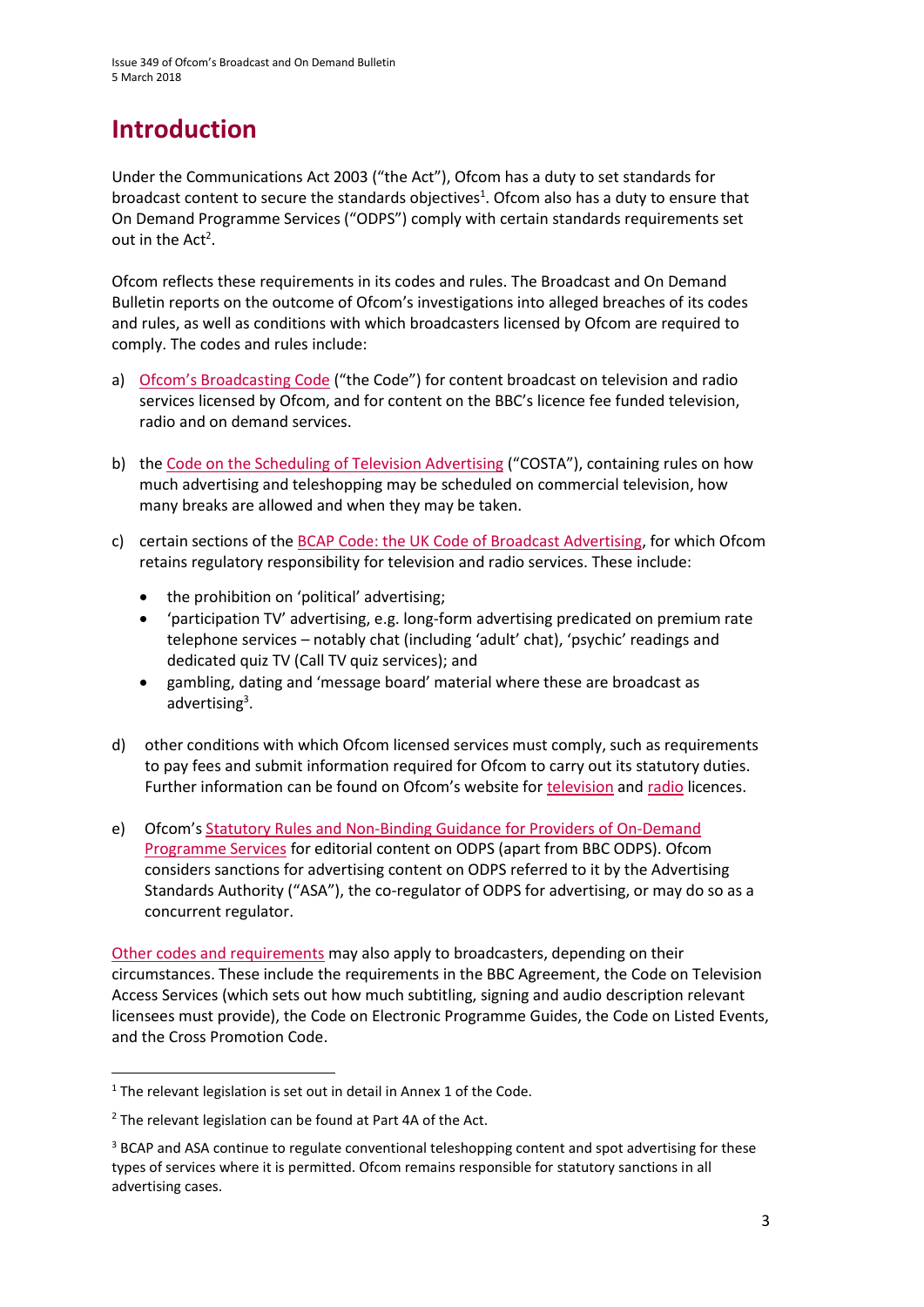**It is Ofcom's policy to describe fully television, radio and on demand content. Some of the language and descriptions used in Ofcom's Broadcast and On Demand Bulletin may therefore cause offence.**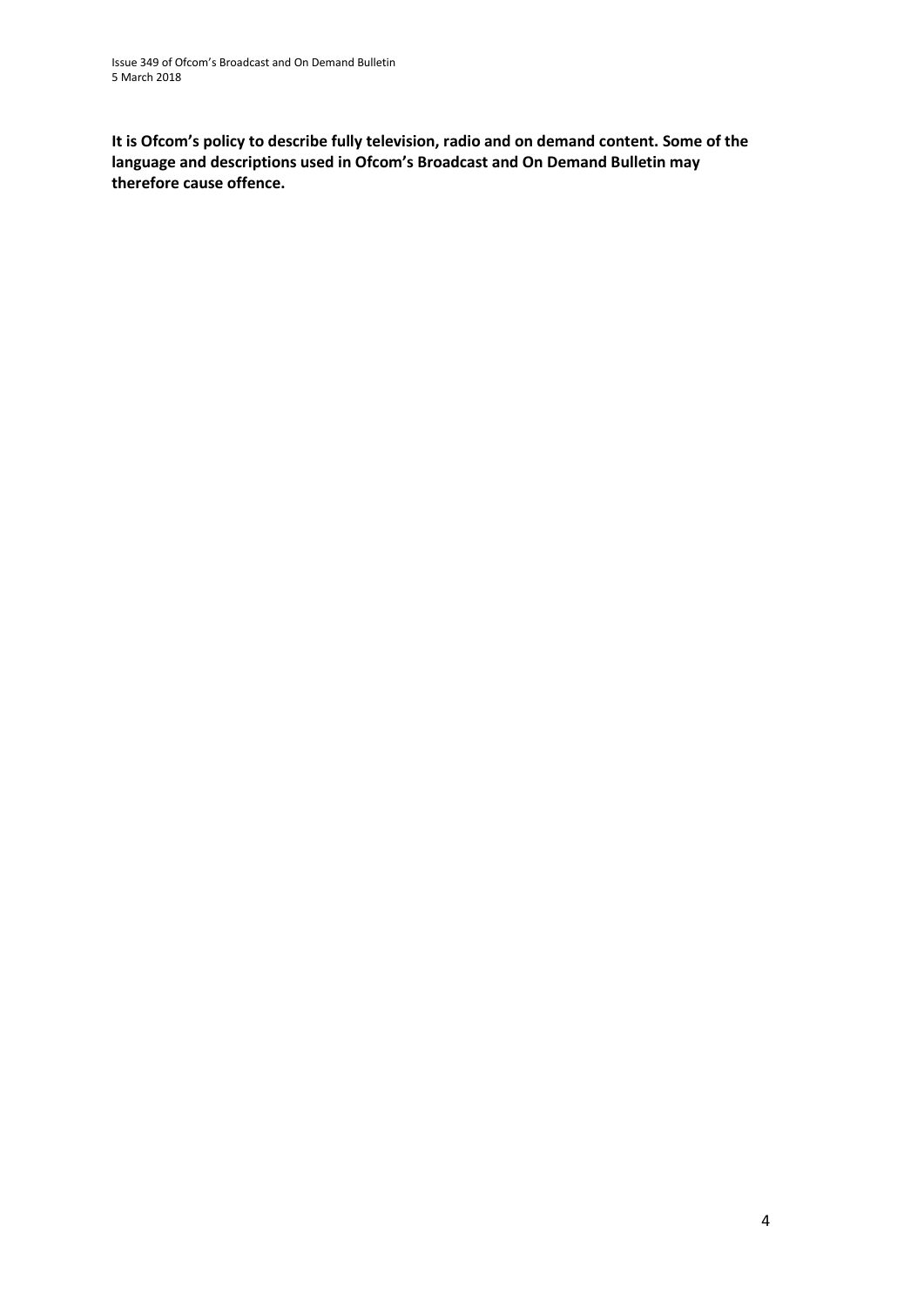# **Notice of Sanction**

### **The Hub** *Radio Dawn, 26 December 2016, 16:00*

### **Introduction**

Radio Dawn is a community radio station broadcasting to the Muslim community in Nottingham and the surrounding areas. The licence for this service is held by Karimia Ltd ("Karimia" or "the Licensee").

Ofcom has imposed a sanction on the Licensee following a breach of the Ofcom Broadcasting Code ("the Code"). This sanction related to the broadcast of a Nasheed<sup>1</sup> that suggested that violent acts committed by Muslim people against non-Muslim people would bring honour to Islam. The Nasheed also included references to non-Muslim people as "kufaar" (the Arabic word for disbeliever) and "kaafir I Murdaar" (meaning filthy disbelievers in Urdu). Given these terms were used in the context of a Nasheed that condoned violent action against people not of the Islamic faith, we also considered it amounted to hate speech and derogatory treatment towards non-Muslim people.

### **Summary of Decision**

**.** 

In its decision published on 7 August 2017 in issue 334 of the Broadcast and On Demand Bulletin<sup>2</sup>, Ofcom found that the content had breached Rules 3.1, 3.2, 3.3 and 2.3 of the Code:

| Rule 3.1: | "Material likely to encourage or to incite the commission of crime to lead to<br>disorder must not be included in television or radio services".                                                                                                       |
|-----------|--------------------------------------------------------------------------------------------------------------------------------------------------------------------------------------------------------------------------------------------------------|
| Rule 3.2: | "Material which contains hate speech must not be included in television and<br>radio programmes except where it is justified by the context".                                                                                                          |
| Rule 3.3: | "Material which contains abusive or derogatory treatment of individuals,<br>groups, religions or communities, must not be included in television and radio<br>services except where it is justified by the context".                                   |
| Rule 2.3: | "In applying generally accepted standards broadcasters must ensure that<br>material which may cause offence is justified by the context. Such material<br>may includediscriminatory treatment or language (for example on the<br>grounds ofreligion"). |

In Ofcom's view, these breaches were serious, and we therefore considered the imposition of a statutory sanction. In considering the sanction, we recognised the potential for serious harm associated with broadcast content that is likely to encourage or incite crime or lead to disorder. We considered the seriousness of this case was compounded by the fact the material

 $1$  A Nasheed is a piece of devotional vocal music that is sung either acapella or accompanied by percussion instruments.

<sup>&</sup>lt;sup>2</sup> https://www.ofcom.org.uk/ data/assets/pdf file/0014/105611/Issue-334-of-Ofcoms-Broadcast-and-[On-Demand-Bulletin.pdf](https://www.ofcom.org.uk/__data/assets/pdf_file/0014/105611/Issue-334-of-Ofcoms-Broadcast-and-On-Demand-Bulletin.pdf)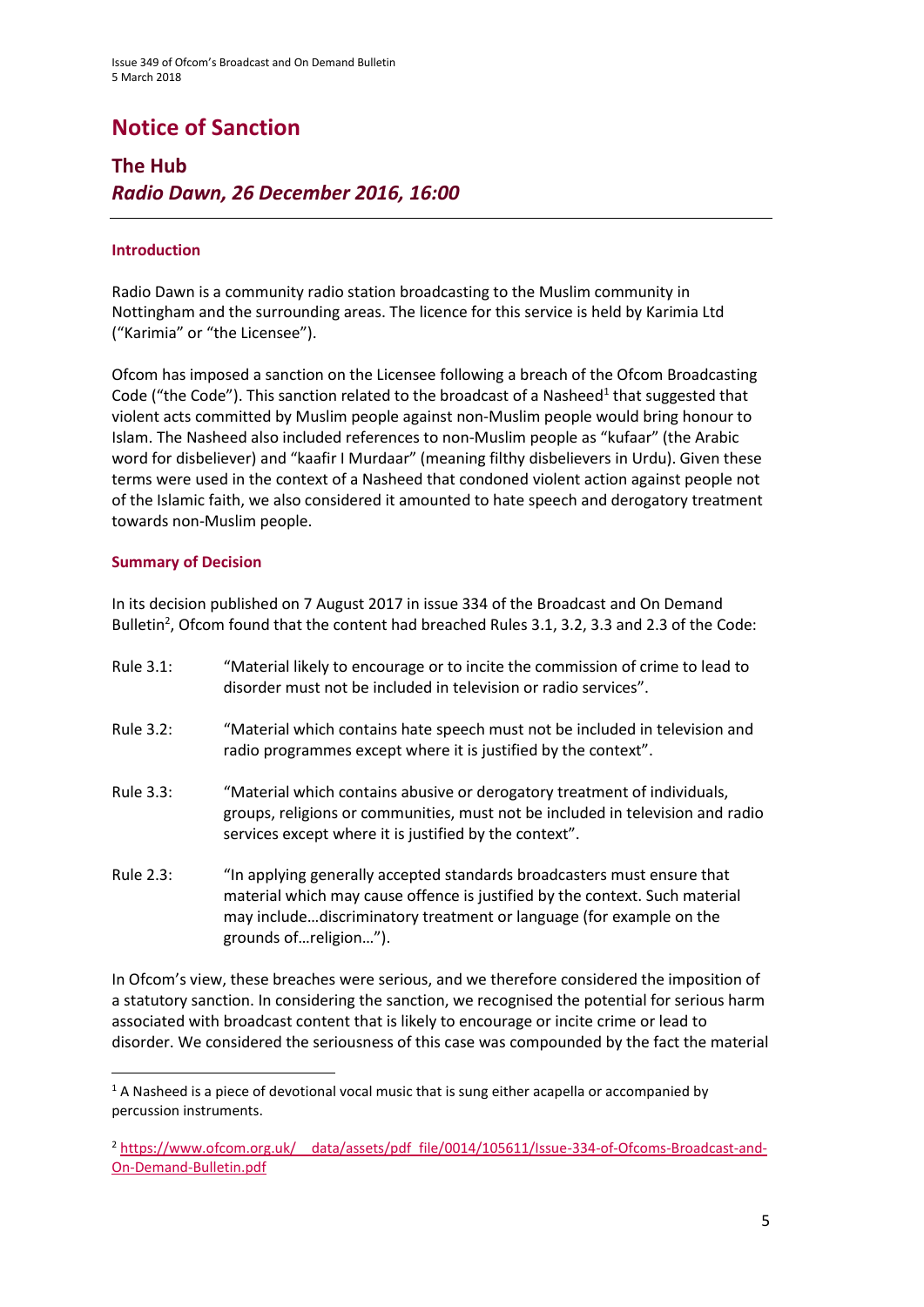also constituted hate speech. We were also concerned that the Licensee had inadequate compliance processes in place at the time the breach occurred to protect listeners from this potentially harmful and offensive material.

In accordance with Ofcom's penalty guidelines, Ofcom decided that it was appropriate and proportionate in the circumstances to impose a financial penalty of **£2,000** on the Licensee in respect of these serious Code breaches (payable to HM Paymaster General). In addition, Karimia are directed to broadcast a statement of Ofcom's findings in this case, on a date and time to be determined by Ofcom.

The full decision was published on 27 February 2018 and is available at: [https://www.ofcom.org.uk/about-ofcom/latest/bulletins/broadcast-bulletins/content](https://www.ofcom.org.uk/about-ofcom/latest/bulletins/broadcast-bulletins/content-sanctions-adjudications/karimia-sanction-decision)[sanctions-adjudications/karimia-sanction-decision](https://www.ofcom.org.uk/about-ofcom/latest/bulletins/broadcast-bulletins/content-sanctions-adjudications/karimia-sanction-decision)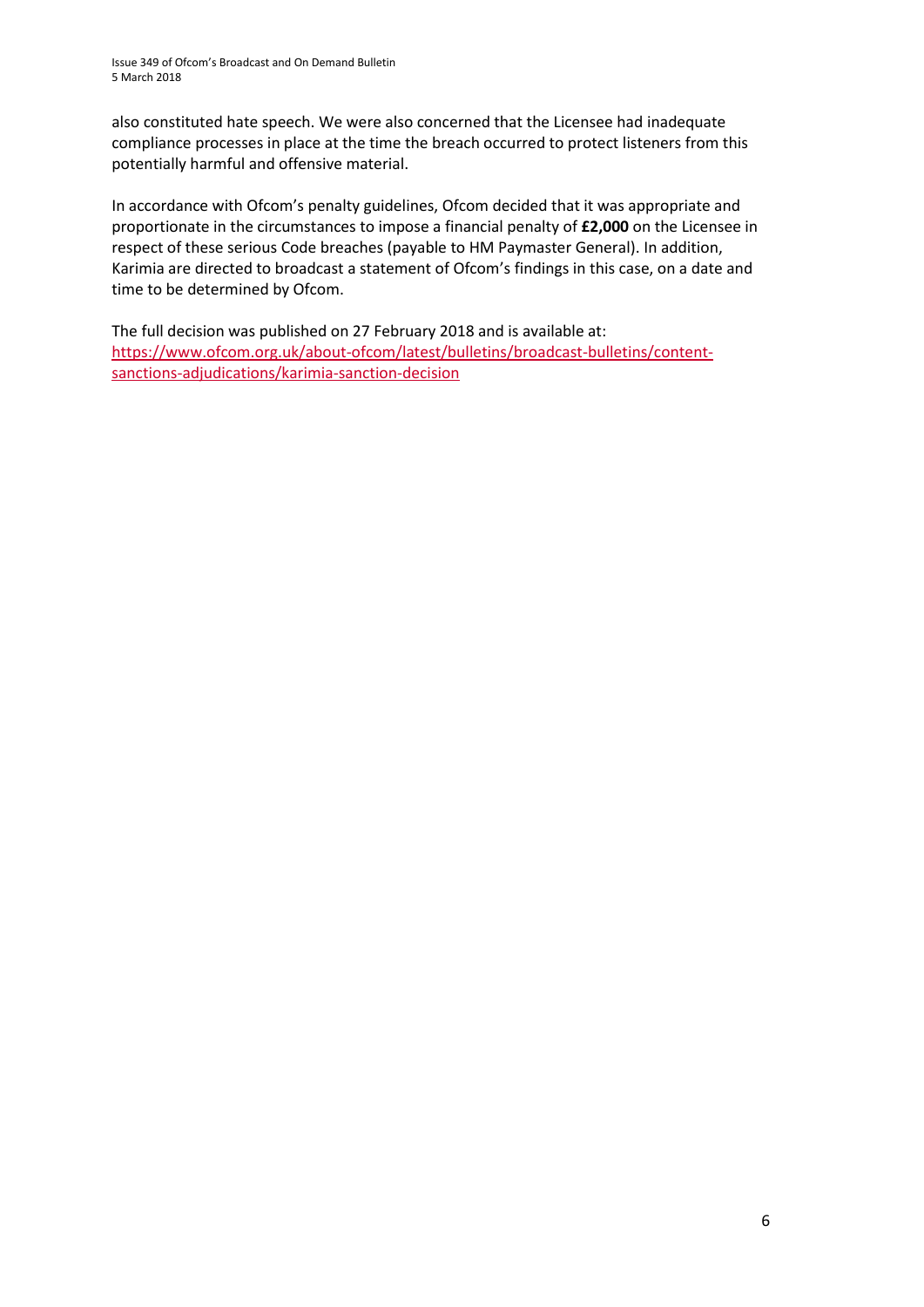# **Broadcast Standards cases**

### In Breach

### **Drivetime** *Raaj FM, 18 December 2017, 17:20*

### **Introduction**

Raaj FM is a community radio station broadcasting to the local Panjabi community of Sandwell in the West Midlands. The licence for Raaj FM is held by Community Development Horizons Limited ("the Licensee").

Ofcom received two complaints about the broadcast of the Dr. Zeus track *Woofer* featuring Snoop Dogg. The track included two uses of the word "motherfuckers".

We considered this raised potential issues under the following rule of the Code:

Rule 1.14: "The most offensive language must not be broadcast…when children are particularly likely to be listening".

Ofcom requested comments from the Licensee on how the content complied with this rule.

### **Response**

The Licensee apologised and accepted that the broadcast had breached Rule 1.14 of the Code. It said that the song in question was incorrectly labelled as the "radio version" and was not checked prior to broadcast.

The Licensee said it had taken steps to prevent such incidents from recurring, including reviewing its music playout policy to ensure checks are carried out on all songs before broadcast. It also confirmed that staff have been briefed on the reviewed policy and procedures.

#### **Decision**

**.** 

Reflecting our duties under the Communications Act 2003<sup>1</sup>, Section One of the Code requires that people under eighteen are protected from unsuitable material in programmes.

Ofcom's 2016 research on offensive language<sup>2</sup> makes clear that the word "motherfucker" is considered by audiences to be amongst the most offensive language.

The Code states that the times "when children are particularly likely to be listening" to radio are "the school run and breakfast time, but might include other times". Ofcom's guidance on offensive language in radio states:

<sup>1</sup> <http://www.legislation.gov.uk/ukpga/2003/21/section/319>

<sup>&</sup>lt;sup>2</sup> https://www.ofcom.org.uk/ data/assets/pdf file/0022/91624/OfcomOffensiveLanguage.pdf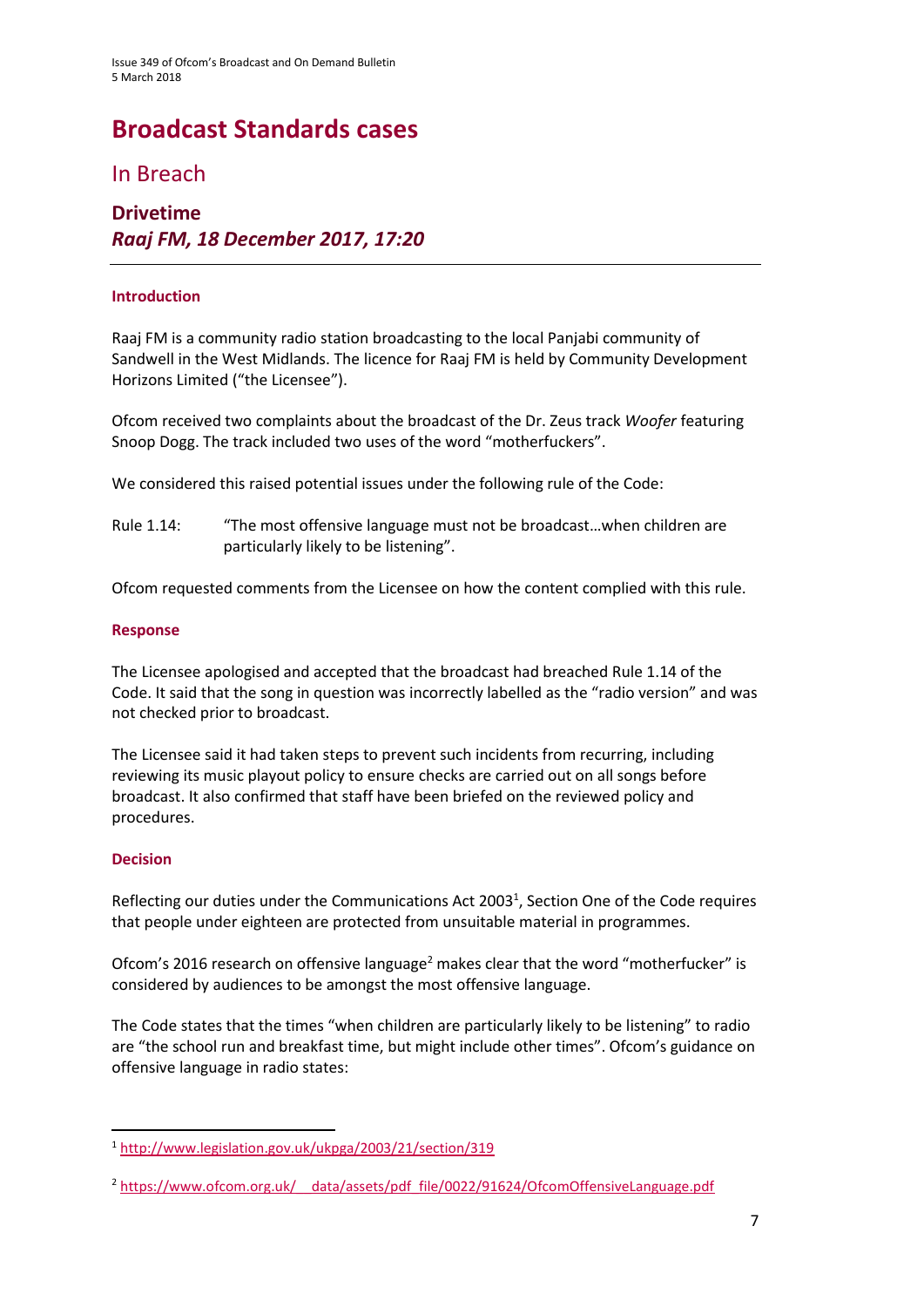"broadcasters should have particular regard to broadcasting content at the following times: between 06:00 and 19:00 from Monday to Fridays during school holidays".

In this case the word "motherfuckers'" was broadcast at 17:20 on a Monday during the school holidays and therefore at a time when children were particularly likely to be listening. Our Decision is that the broadcast was in breach of Rule 1.14.

**Breach of Rule 1.14**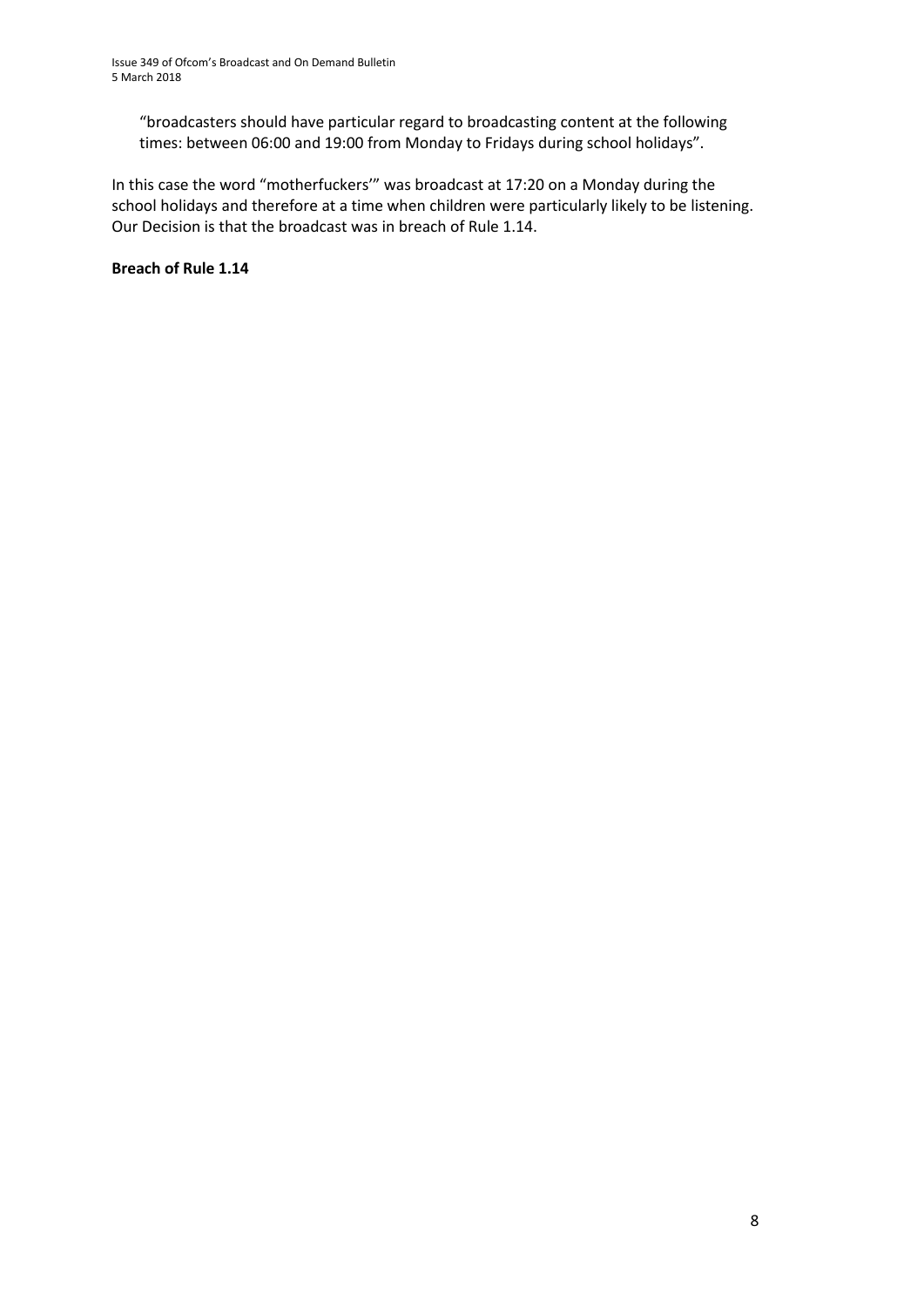# In Breach

### **Fast Freddie, the Widow and Me** *STV2, 30 December 2017, 11:30*

### **Introduction**

STV2 is television channel that broadcasts to audiences in Scotland. The licence for STV2 is held by STV Glasgow Limited ("the Licensee").

Ofcom received a complaint about the use of the word "fucking" in this programme. At 11:57, a character said:

*"No, just fucking bad luck".*

We considered that this raised potential issues under the following rule of the Code:

Rule 1.14: "The most offensive language must not be broadcast before the watershed…".

Ofcom requested comments from the Licensee on how the programme complied with this rule.

### **Response**

The Licensee apologised for any offence caused. It said that the operator on duty had been unable to locate the programme in the media library. The Licensee explained that due to time pressures ahead of the Christmas period the operator did not request redelivery of the correct version of the programme but rather manually searched the STV production library. The Licensee said that this led to the post-watershed version of the programme being selected and then broadcast in error.

The Licensee assured Ofcom that this was "an isolated incident" and that it had reviewed its internal procedures and "addressed the matter with the individual concerned". It told Ofcom that it had also informed "relevant operators…of the incident and reminded [them] to follow correct procedure".

#### **Decision**

 $\overline{\phantom{a}}$ 

Reflecting our duties under the Communications Act 2003<sup>1</sup>, Section One of the Code requires that people under eighteen are protected from unsuitable material in programmes.

Ofcom's 2016 research on offensive language<sup>2</sup> makes clear that the word "fuck" and variations of it are considered by audiences to be amongst the most offensive language. Therefore, the use of the word "fucking" in this programme was a clear case of the most offensive language being broadcast before the watershed.

<sup>1</sup> <http://www.legislation.gov.uk/ukpga/2003/21/section/319>

<sup>&</sup>lt;sup>2</sup> https://www.ofcom.org.uk/ data/assets/pdf file/0022/91624/OfcomOffensiveLanguage.pdf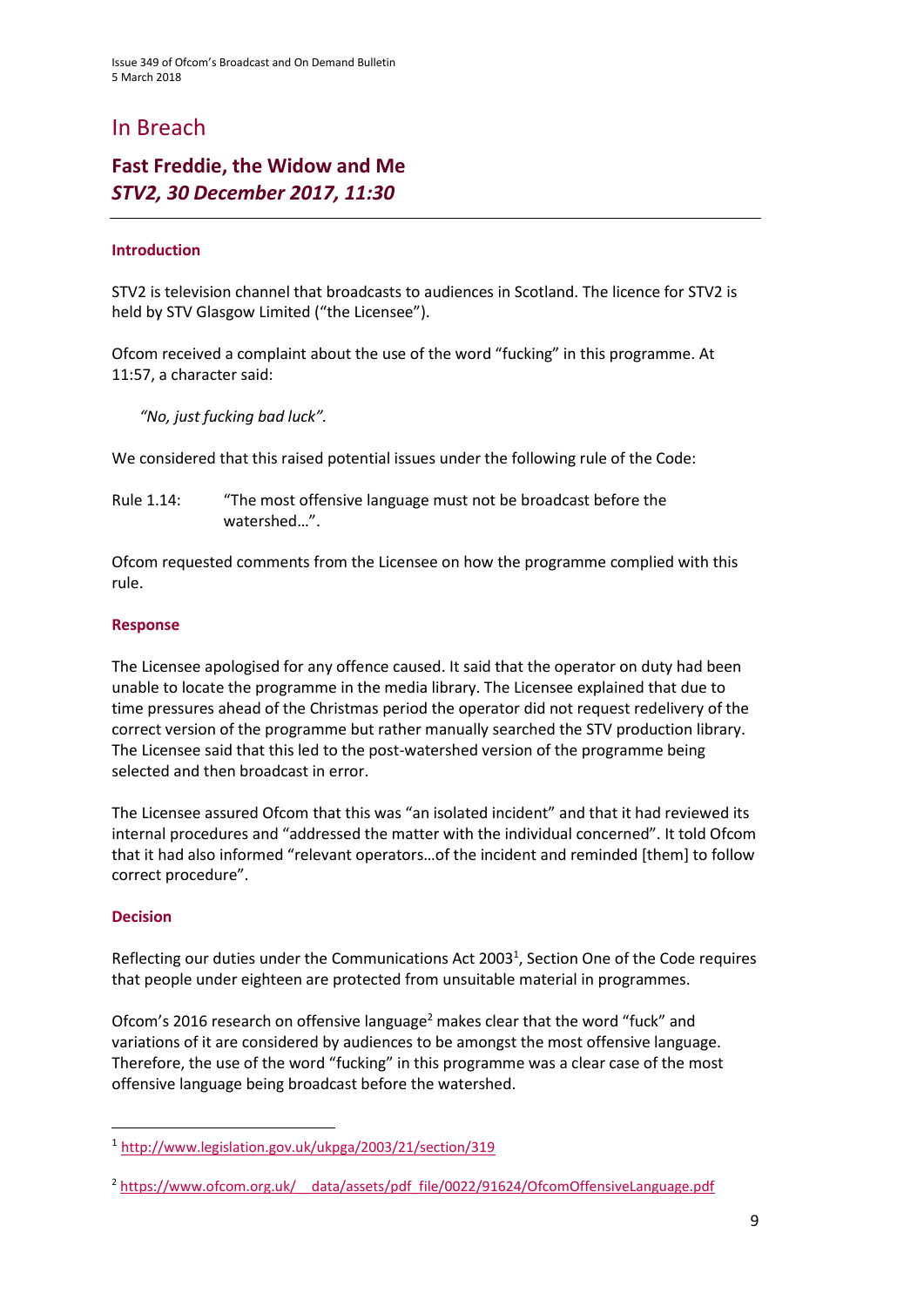Ofcom took into account the steps taken by the Licensee to prevent the recurrence of such incidents. However, our decision is that the broadcast was in breach of Rule 1.14.

### **Breach of Rule 1.14**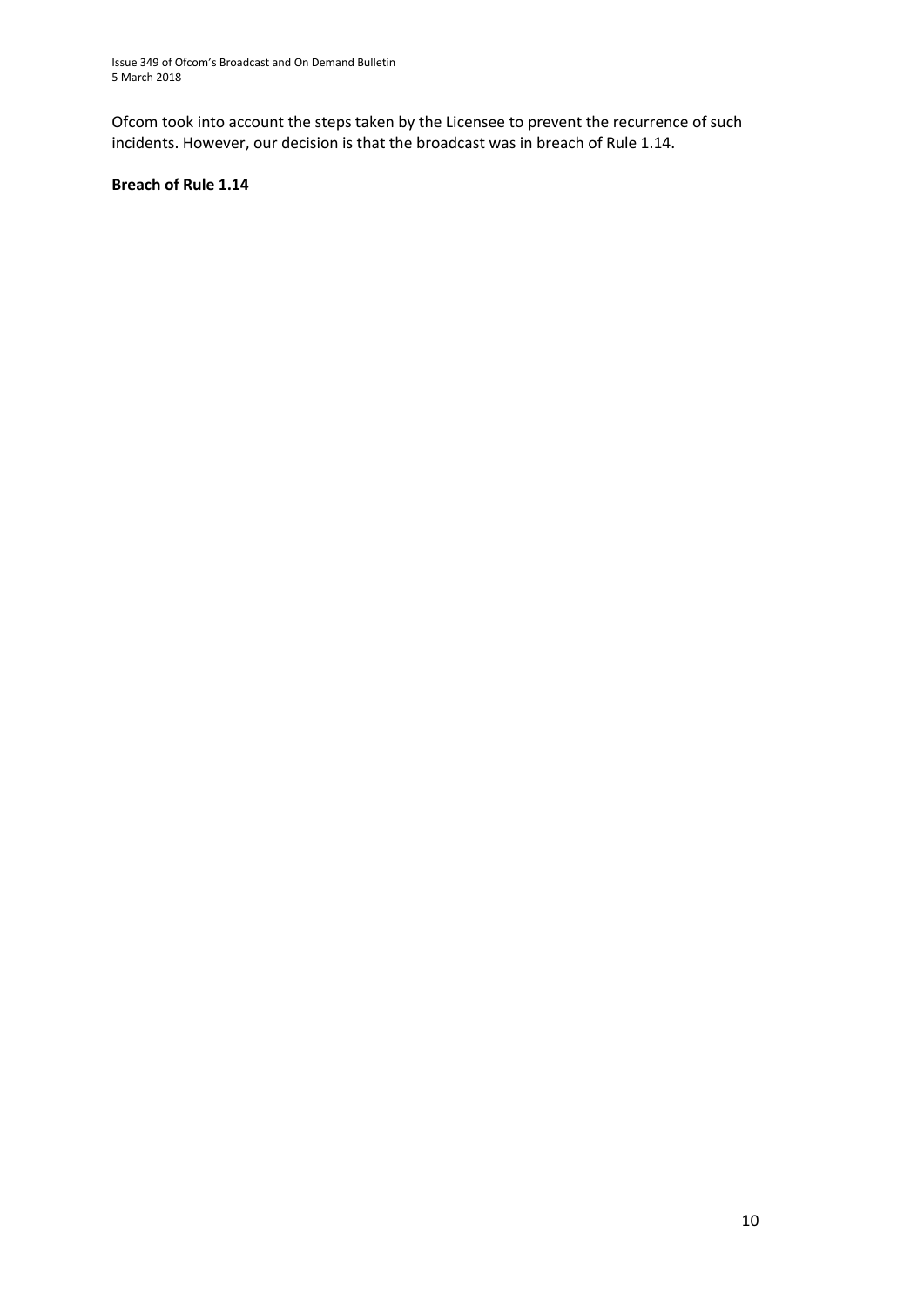# **Advertising Scheduling**

### In Breach

**Advertising minutage**  *FreeSports, various dates and times between 23 November 2017 and 1 January 2018*

### **Introduction**

FreeSports is a sports channel, the licence for which is held by Freesports Ltd ("Freesports" or "the Licensee").

Rule 2 of the Code on the Scheduling of Television Advertising (COSTA) states that:

"Time devoted to advertising and teleshopping spots on any channel in any clock hour must not exceed 12 minutes".

During routine monitoring Ofcom identified over 20 instances on FreeSports where the amount of advertising in a clock hour appeared to exceed the permitted allowance. Ofcom considered that this raised issues under Rule 2 of COSTA and therefore sought comments from the Licensee as to how the content complied with this rule.

### **Response**

The Licensee gave the following explanation for why it had broadcast more than the permitted 12 minutes of advertising in a clock hour:

- the first was that it sometimes received programmes that had a shorter duration than anticipated. This resulted in advertising breaks starting earlier than scheduled. It explained, "For instance, a break during a three hour live programme that was scheduled to air at 23:01 many have actually began playing out at 22:58, therefore resulting in two additional minutes of commercials in clock hour 22 and two fewer commercial minutes in clock hour 23". Freesports said that this issue occurred with two specific programmes, which accounted for 15 of the instances identified by Ofcom;
- a further eight instances involved programmes overrunning, which resulted in last minute changes to its schedule. The Licensee explained that it receives new programmes on a daily basis and often the duration of these programmes will exceed slightly what it had anticipated. It said that to accommodate this, it "will tend to let [the following] programme start a minute or two later than scheduled". It said that the "knock-on effect" of this was that advertising planned for one clock hour "seeps into the following one"; and
- four incidents were the result of manual errors.

The Licensee stressed that it had not intentionally broadcast more advertising than permitted. It continued that, after Ofcom had made it aware of the issue, it identified the reason for the manual errors and had instigated new processes to prevent recurrence.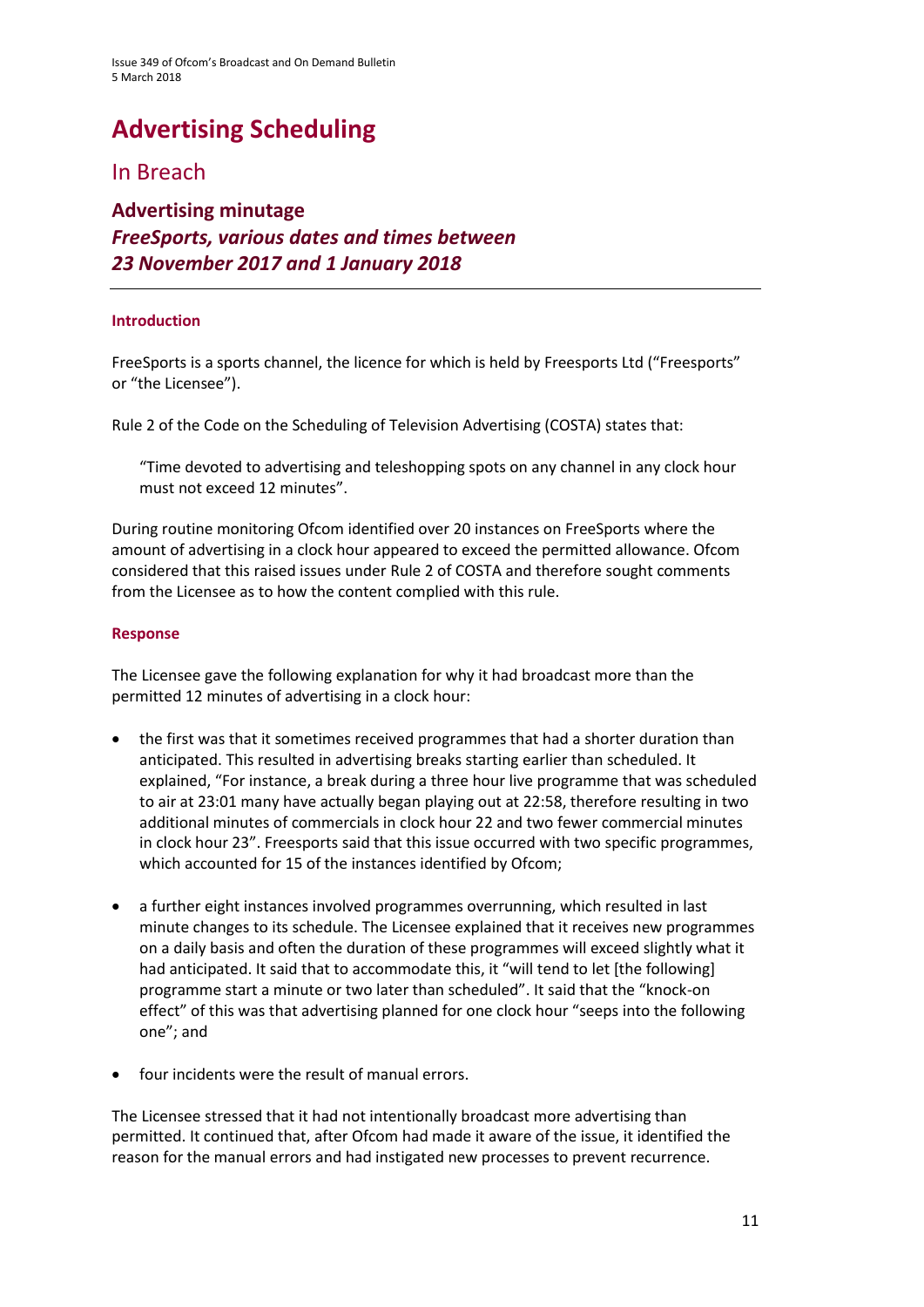Further, it recognised that it needed to take steps to reduce its advertising minutage overall and had taken steps to address this.

### **Decision**

Reflecting our duties under the Communications Act 2003<sup>1</sup>, COSTA contains rules on the amount of advertising that can be broadcast, including a limit on the amount of advertising that can be shown during any clock hour.

In this case, more than 12 minutes of advertising were broadcast on 27 occasions. We therefore found that the Licensee breached Rule 2 of COSTA.

Ofcom is concerned that the Licensee's response suggested that it was not aware of the volume of advertising it was transmitting until notified by Ofcom. We remind Freesports that it is its responsibility to have adequate systems in place to ensure that the advertising it transmits complies with the rules set out in COSTA. We therefore welcome the Licensee's commitment to improve its compliance procedures. Ofcom will continue to monitor the Licensee's compliance with COSTA.

**Breaches of Rule 2 of COSTA**

<sup>1</sup> <sup>1</sup> <http://www.legislation.gov.uk/ukpga/2003/21/section/322>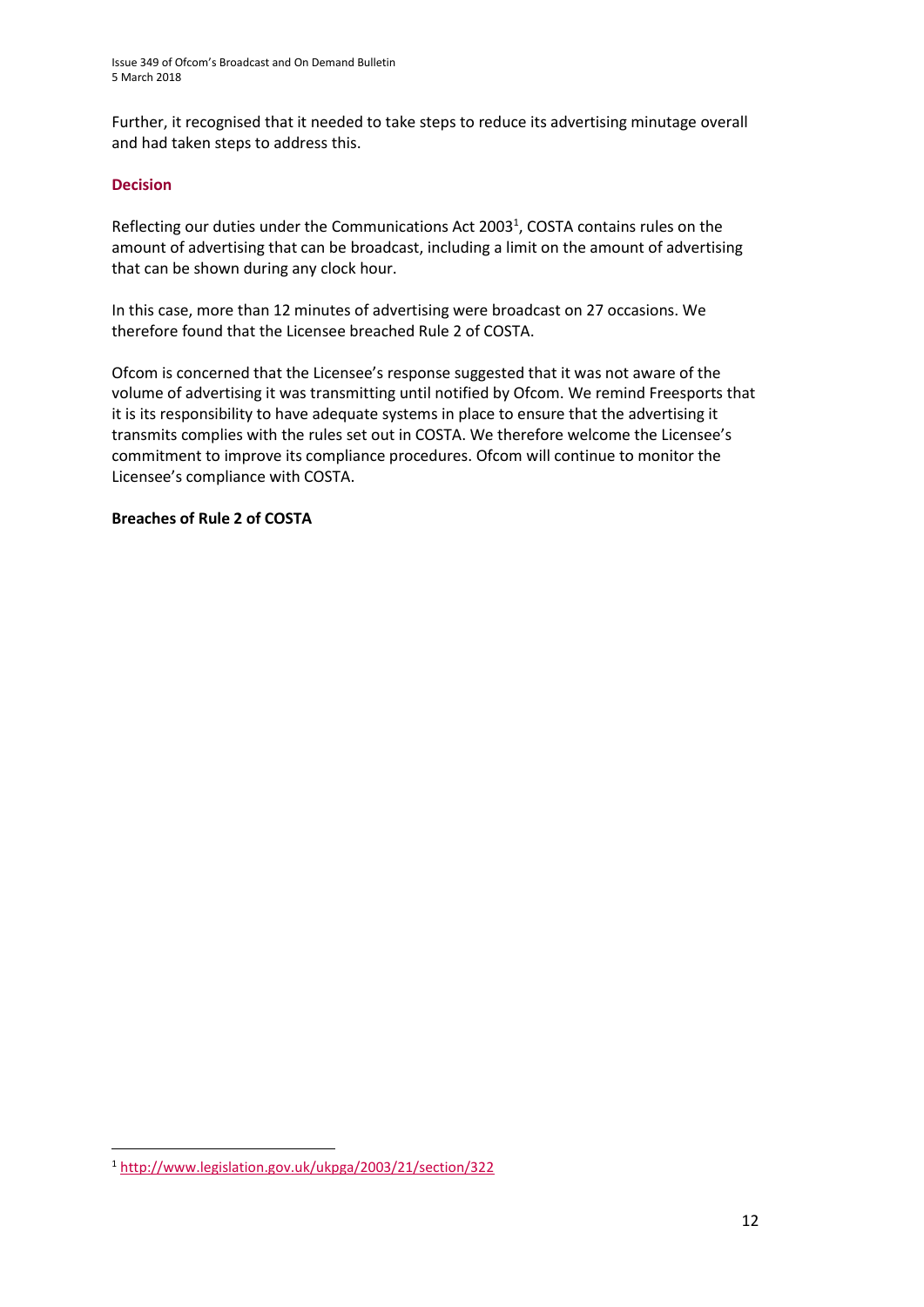# **Broadcast Licence Conditions Findings**

### In Breach

### **Providing a service in accordance with 'Key Commitments'**  *Beyond Radio, 2 to 5 December 2017*

### **Introduction**

**.** 

Beyond Radio is a community radio station licensed to provide a service for people in the Lancaster and Morecambe area. The licence is held by Proper Community Media (Lancaster) Limited ("PCML" or "the Licensee").

Like other community radio stations, PCML is required to deliver the 'Key Commitments' which form part of its licence<sup>1</sup>. These set out how the station will serve its target community and include a description of the programme service.

Ofcom received a complaint that PCML was not delivering some of the programming requirements set out in the station's Key Commitments.

We therefore requested recordings of three days of Beyond Radio's output, covering Saturday 2, Monday 4 and Tuesday 5 December 2017, as well as a programme schedule for 2 to 8 December 2017.

After listening to the output and assessing the programme schedule, it appeared that PCML was not delivering the following Key Commitment in full:

• Speech: "The main types of speech output broadcast over the course of each week are: community information, drama, documentaries, poetry and comedy."

The programme schedule showed that PCML was not delivering the following Key Commitment:

• Original Output<sup>2</sup>: "The service provides original output for a minimum of 16 hours per day."

Ofcom considered that this raised potential issues under Conditions 2(1) and 2(4) in Part 2 of the Schedule to PCML's licence. These state, respectively:

"The Licensee shall provide the Licensed Service specified in the Annex for the licence period". (Section 106(2) of the Broadcasting Act 1990); and

<sup>&</sup>lt;sup>1</sup> The Key Commitments are contained in an annex to PCML's licence. They can be viewed in full at: <http://static.ofcom.org.uk/static/radiolicensing/Community/commitments/cr100156.pdf>

 $2$  Original output is defined by Ofcom as output that is first produced for and transmitted by the service, and excludes output that was transmitted elsewhere before. Original output can be live, prerecorded or 'voice-tracked'. Repeat broadcasts of original output do not count towards the minimum requirement, and neither does continuous music.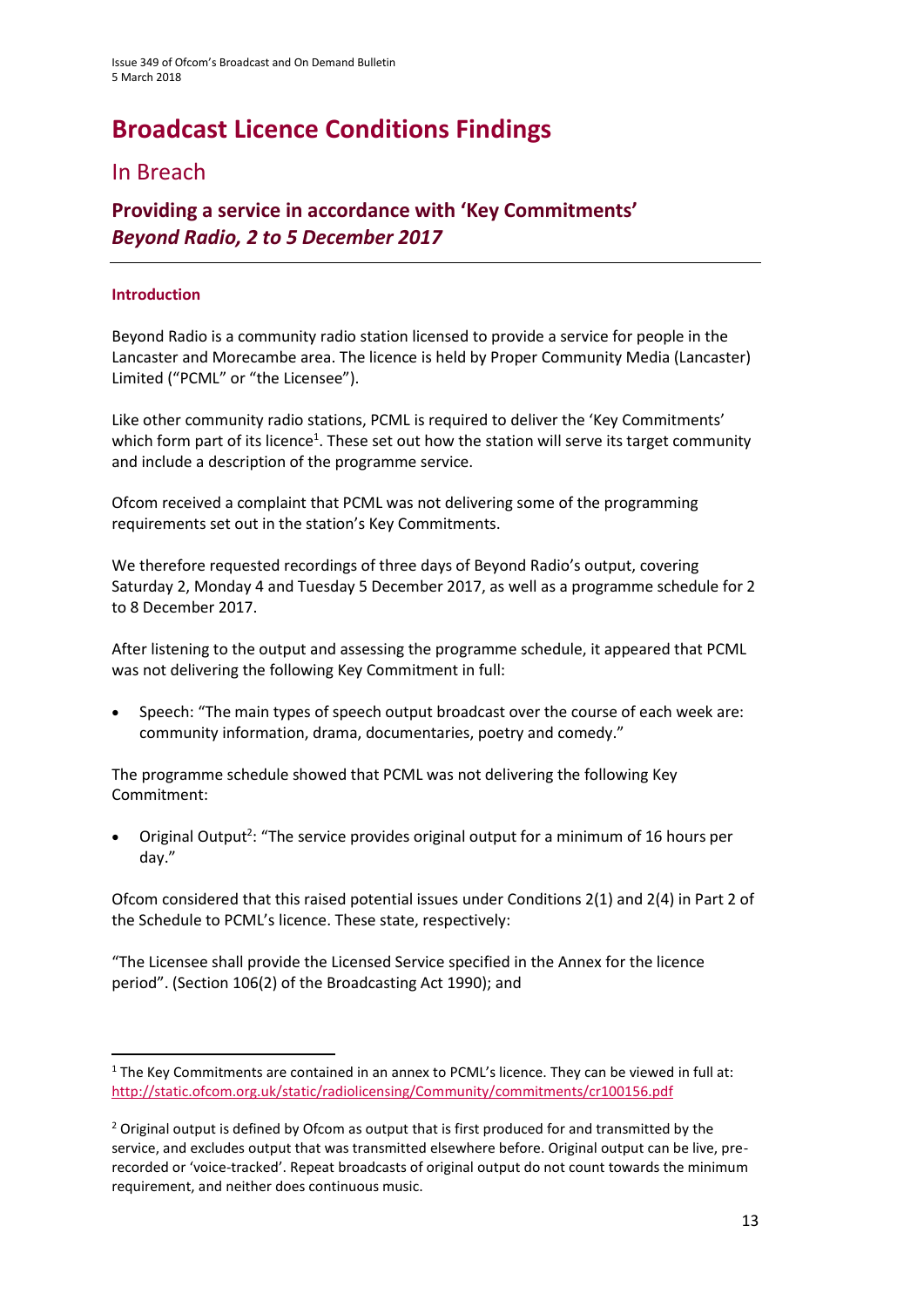"The Licensee shall ensure that the Licensed Service accords with the proposals set out in the Annex so as to maintain the character of the Licensed Service throughout the licence period". (Section 106(1) of the Broadcasting Act 1990).

### **Response**

The Licensee accepted that it was not delivering the minimum number hours of original output or all the different types of speech output required by its Key Commitments, and expressed "disappointment and frustration" at its inability to do so.

PCML said that since Ofcom had contacted it about the matter, it had taken steps to prevent a recurrence by recruiting in excess of 20 volunteers and "simplify[ing] and reshap[ing]" its schedule in order to help it meet its speech and original output Key Commitments. The Licensee also explained that it has accelerated its investment in new facilities to enable to the wider creation of locally produced, pre-recorded content…".

### **Decision**

 $\overline{\phantom{a}}$ 

Reflecting our duties to ensure a diverse range of local radio services, community radio licensees are required to provide the specified licensed service.

During the monitored period, PCML failed to deliver its Key Commitments relating to speech output and the minimum amount of original output. The programme schedule highlighted the original programming broadcast across the week beginning 2 December 2017, with six hours on Saturday, ten hours on Sunday, six hours on Monday, ten hours on Tuesday, eight hours on Wednesday, 13 hours on Thursday, and 13 hours on Friday, instead of 16 hours per day. While Ofcom acknowledged that the service was providing speech output in the form of community information, there was no evidence of documentaries, drama or comedy being broadcast.

The Licensee was previously found in breach of Licence Conditions 2(1) and 2(4) on 17 July 2017 for failing to comply with its Key Commitments in relation to the provision of original locally-produced programming<sup>3</sup>. Following this, the Licensee assured Ofcom that it had plans in place to develop the speech content and increase the amount of original programming hours to meet its Key Commitments.

While we welcome the steps taken to develop the station, the Licensee was unable to meet its Key Commitments to broadcast original programming, and particular types of speech programming, and finds that PCML is again in breach of Licence Conditions 2(1) and 2(4).

We are therefore putting the Licensee on notice that Ofcom will to monitor this service again, and should further breaches of this type occur, we may consider further regulatory action including the imposition of a statutory sanction.

<sup>&</sup>lt;sup>3</sup> Issue 333 of Ofcom's Broadcast and On Demand Bulletin can be viewed at: [https://www.ofcom.org.uk/\\_\\_data/assets/pdf\\_file/0021/104637/Issue-333-of-Ofcoms-Broadcast-and-](https://www.ofcom.org.uk/__data/assets/pdf_file/0021/104637/Issue-333-of-Ofcoms-Broadcast-and-On-Demand-Bulletin.pdf)[On-Demand-Bulletin.pdf](https://www.ofcom.org.uk/__data/assets/pdf_file/0021/104637/Issue-333-of-Ofcoms-Broadcast-and-On-Demand-Bulletin.pdf)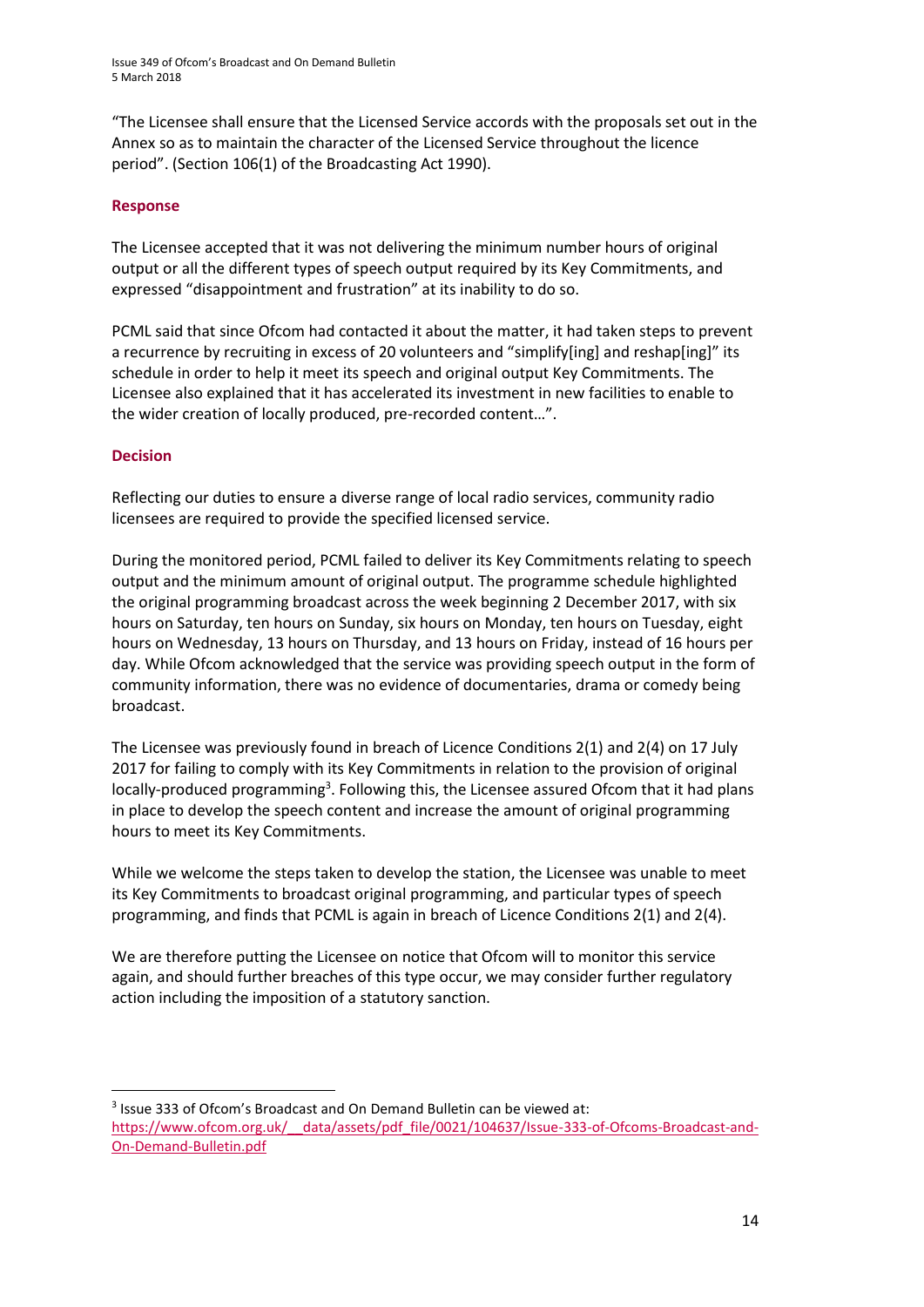We would remind all community radio licensees of the importance of ensuring they are practically able to deliver their Key Commitments, and that if they are unable to they should ask to change them accordingly<sup>4</sup>.

**Breaches of Licence Conditions 2(1) and 2(4) in Part 2 of the Schedule to the community radio licence held by Proper Community Media (Lancaster) Limited (licence number CR100156).**

1

<sup>4</sup> There is a specific process, under which Ofcom can consider a request to change Key Commitments against various criteria before deciding whether to agree to it.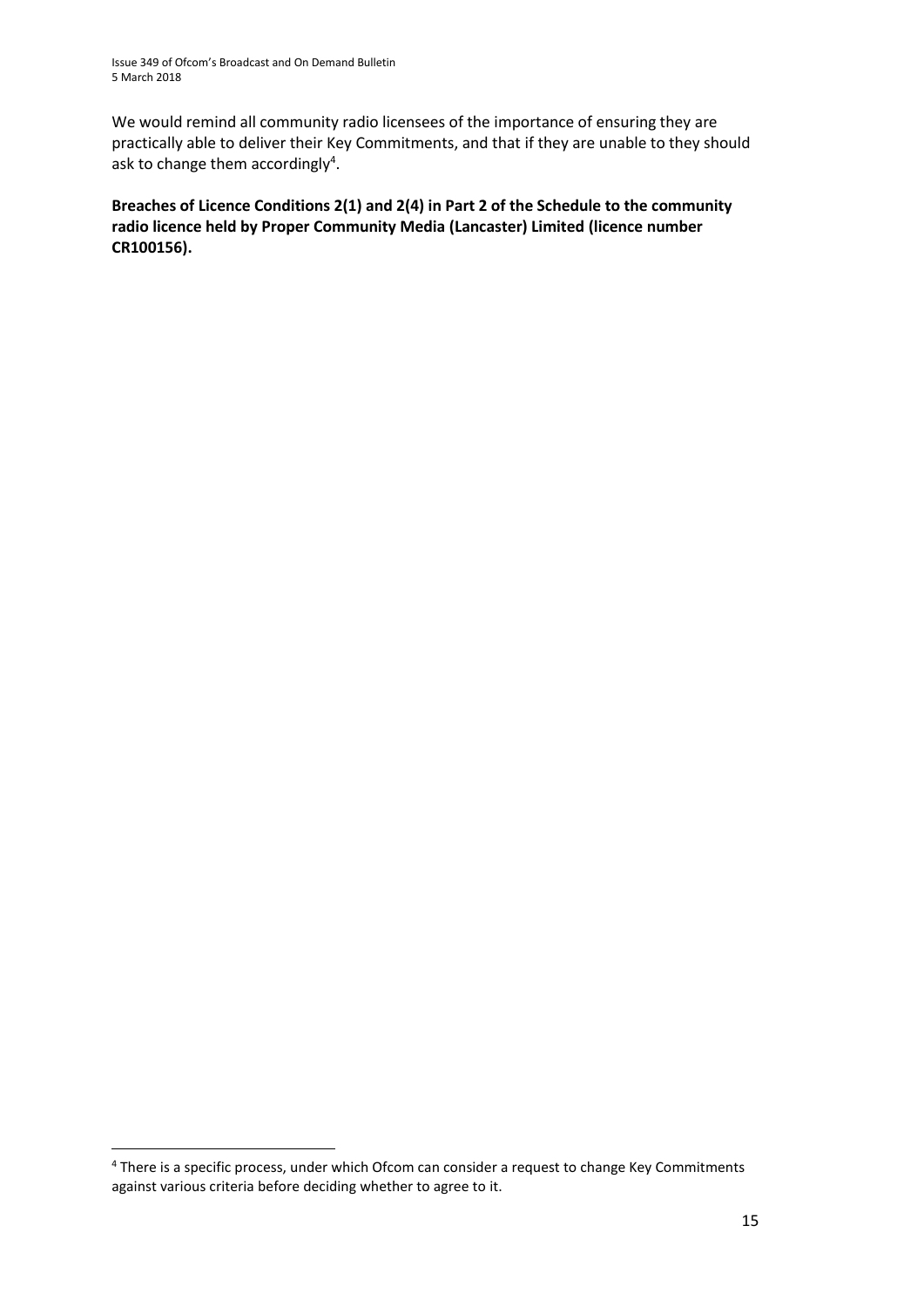# In Breach

## **Broadcast licensees' late and non-payment of licence fees** *Various licensees*

### **Introduction**

Ofcom is partly funded by the broadcast licence fees it charges television and radio licensees. Ofcom has a statutory obligation to ensure that the fees paid by licensees meet the cost of Ofcom's regulation of broadcasting. The approach Ofcom takes to determining licensees' fees is set out in the Statement of Charging Principles.<sup>1</sup> Detail on the fees and charges payable by licensees is set out in Ofcom's Tariff Tables.<sup>2</sup>

The payment of a licence fee and payment made on time is a requirement of a broadcasting licence.<sup>3</sup>

- 1) 'The Licensee shall pay to Ofcom such fees as Ofcom may determine in accordance with the tariff fixed by it and for the time being in force under Section 87 (3) of the 1990 Act as Ofcom shall from time to time publish in such manner as it considers appropriate.
- 2) Payment of the fees referred to…above shall be made in such manner and at such times as Ofcom shall specify…'

Failure by a licensee to pay its licence fee when required represents a significant and fundamental breach of a broadcast licence, as it means that Ofcom may be unable properly to carry out its regulatory duties.

#### **In Breach – late payment**

**.** 

The following licensees failed to pay their annual licence fees by the required payment date. These licensees have therefore breached Condition 3(2) of their licences.

| Licensee                                  | <b>Service Name</b>       | <b>Licence Number</b> |
|-------------------------------------------|---------------------------|-----------------------|
| Alias Music and Community<br>Projects CIC | 1 Brighton FM             | DP101321              |
| An individual                             | Anker Radio               | LRSL101712            |
| An individual                             | <b>UWS Radio</b>          | LRSL000098            |
| An individual                             | Canterbury Hospital Radio | LRSL000052            |
| Betar Bangla Limited                      | Betar Bangla Radio        | CR000222              |
| DeveronFM Limited                         | Deveron FM                | CR000265              |

The outstanding payments have now been received by Ofcom. Ofcom will not be taking any further regulatory action in these cases.

<sup>1</sup> [http://stakeholders.ofcom.org.uk/binaries/consultations/socp/statement/charging\\_principles.pdf](http://stakeholders.ofcom.org.uk/binaries/consultations/socp/statement/charging_principles.pdf)

<sup>&</sup>lt;sup>2</sup> https://www.ofcom.org.uk/ data/assets/pdf file/0029/99614/Tariff-Tables-2017-18-.pdf

<sup>&</sup>lt;sup>3</sup> As set out in Licence Condition 3 for radio licensees and Licence Condition 4 for television licensees.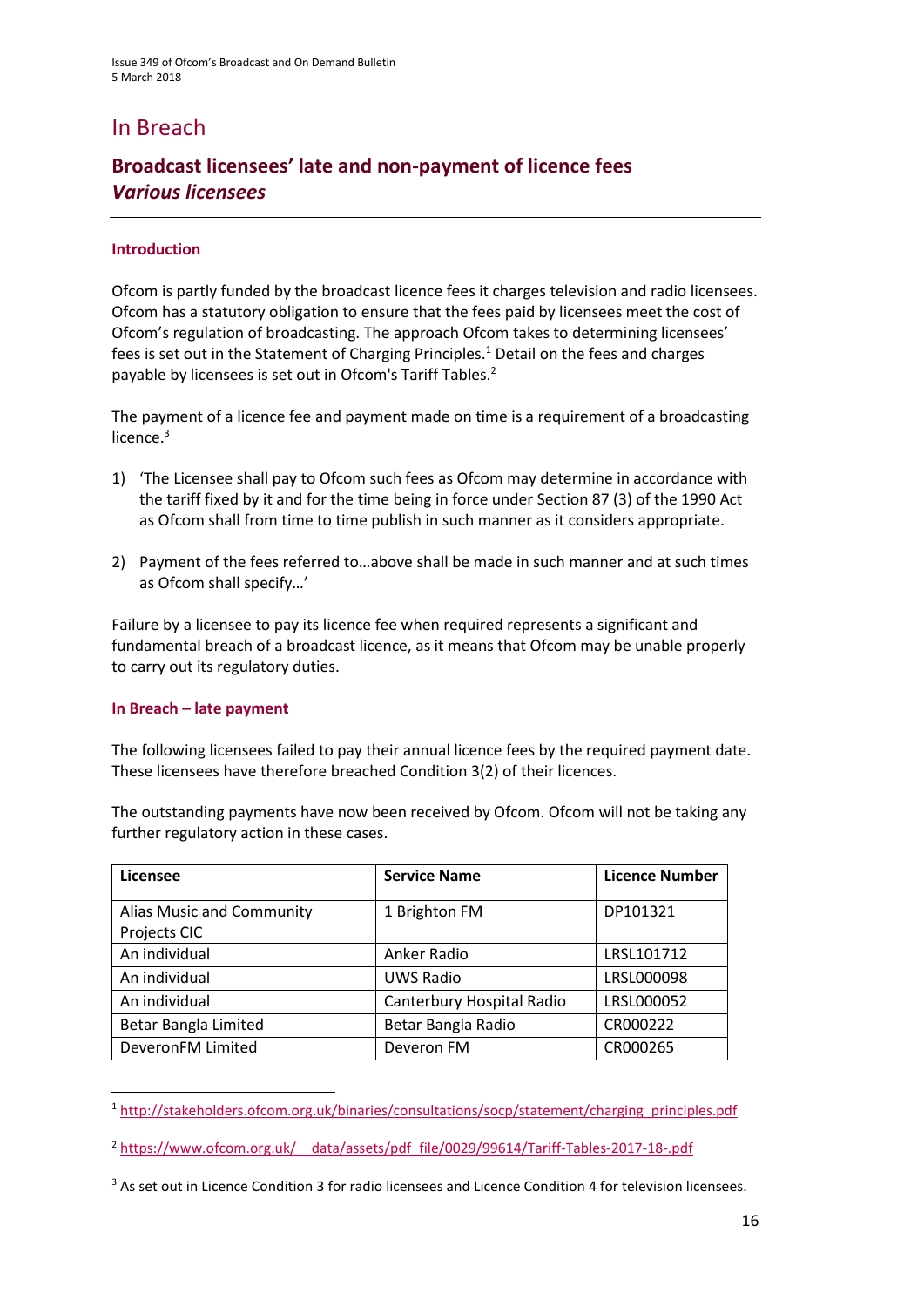Issue 349 of Ofcom's Broadcast and On Demand Bulletin 5 March 2018

| Licensee                             | <b>Service Name</b>             | <b>Licence Number</b> |
|--------------------------------------|---------------------------------|-----------------------|
|                                      |                                 |                       |
| Dunoon Radio Limited                 | <b>Dunoon Community Radio</b>   | CR000136              |
| Pirate FM Limited                    | Pirate 2/Pirate Oldies          | DP000084              |
| <b>St Mathews Community Solution</b> | <b>EAVA FM</b>                  | CR000178              |
| <b>Centre Limited</b>                |                                 |                       |
| The Panjabi Centre Limited           | Desi Radio                      | RLCS000142            |
| Town and Country Markets Limited     | Cornucopia Radio                | LRSL101783            |
| West Herts Hospitals NHS Trust       | <b>HHR Hemel Hospital Radio</b> | LRSL000172            |
| Youth Community Media                | Youthcomm Radio                 | CR000053              |

#### **In Breach – non-payment**

The following licensees failed to pay their annual licence fees. These licensees have therefore been found in breach of Conditions 4(1) and 4(2) of their licences.

| Licensee           | <b>Service Name</b> | Licence Number    |
|--------------------|---------------------|-------------------|
| A&A Inform Limited | Russian Hour        | <b>TLCS000680</b> |

As Ofcom considers these to be serious and continuing licence breaches, **Ofcom is putting these licensees on notice that this contravention of their licences will be considered for the imposition of a statutory sanction, which may include a financial penalty.**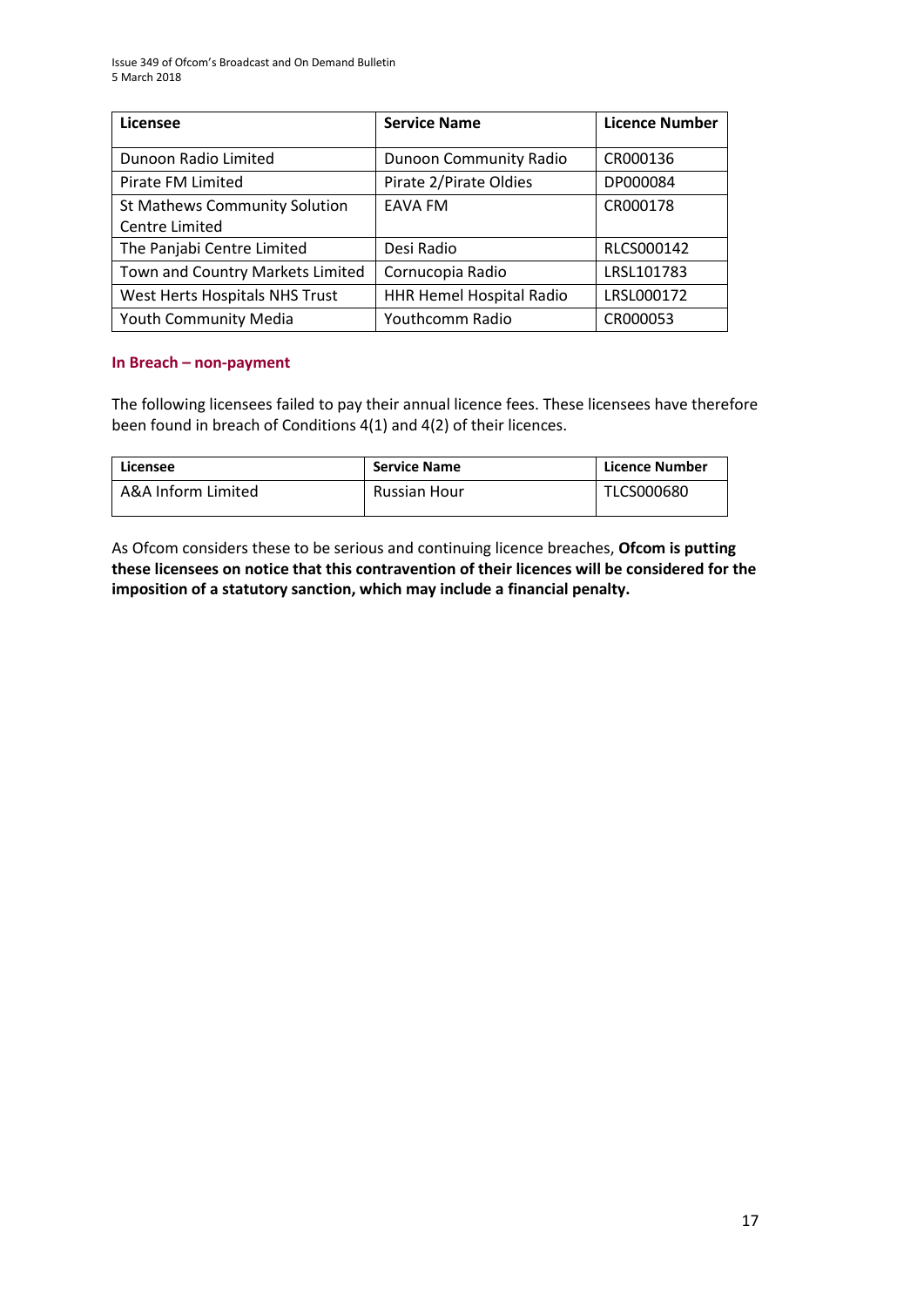# **Complaints assessed, not investigated**

Here are alphabetical lists of complaints that, after careful assessment, Ofcom has decided not to pursue between 12 and 25 February 2018 because they did not raise issues warranting investigation.

### Complaints assessed under the Procedures for investigating breaches of content standards for television and radio

| Programme                     | <b>Service</b>          | <b>Transmission Date</b> | <b>Categories</b>      | <b>Number of</b> |
|-------------------------------|-------------------------|--------------------------|------------------------|------------------|
|                               |                         |                          |                        | complaints       |
| <b>Benefits Britain: Life</b> | 5SELECT                 | 20/01/2018               | Generally accepted     | 1                |
| on the Dole                   |                         |                          | standards              |                  |
| Can't Pay? We'll Take         | 5Star                   | 12/02/2018               | Generally accepted     | $\mathbf{1}$     |
| it Away!                      |                         |                          | standards              |                  |
| Can't Pay? We'll Take         | 5Star                   | 13/02/2018               | Generally accepted     | $\mathbf{1}$     |
| it Away!                      |                         |                          | standards              |                  |
| Sikh Ethics                   | <b>Akaal Channel</b>    | 14/08/2017               | Generally accepted     | $\mathbf{1}$     |
|                               |                         |                          | standards              |                  |
| <b>Black Girls Rock</b>       | <b>BET Black Ent Tv</b> | 11/02/2017               | Generally accepted     | $\mathbf{1}$     |
|                               |                         |                          | standards              |                  |
| Premier League                | BT Sport 1              | 11/02/2018               | Nudity                 | $\mathbf{1}$     |
| Football: Huddersfield        |                         |                          |                        |                  |
| vs Bournemouth                |                         |                          |                        |                  |
| Capital Radio News            | Capital Radio           | 10/02/2018               | Generally accepted     | $\mathbf{1}$     |
|                               |                         |                          | standards              |                  |
| <b>Will Manning</b>           | Capital Radio           | 12/02/2018               | Offensive language     | $\mathbf{1}$     |
| <b>Teen Titans Go</b>         | Cartoon Network         | 13/02/2018               | Race                   | $\mathbf{1}$     |
|                               |                         |                          | discrimination/offence |                  |
| The Amazing World of          | Cartoon Network         | 25/01/2018               | Harm                   | $\mathbf{1}$     |
| Gumball                       |                         |                          |                        |                  |
| Pointless                     | Challenge               | 21/01/2018               | Animal welfare         | $\mathbf{1}$     |
| #Vote 100                     | Channel 4               | 06/02/2018               | Due impartiality/bias  | $\mathbf{1}$     |
| Channel 4 News                | Channel 4               | 16/01/2018               | Due impartiality/bias  | $\mathbf{1}$     |
| <b>Channel 4 News</b>         | Channel 4               | 12/02/2018               | Generally accepted     | $\mathbf{1}$     |
|                               |                         |                          | standards              |                  |
| Channel 4 News                | Channel 4               | 13/02/2018               | Due impartiality/bias  | $\mathbf{1}$     |
| Channel 4 News                | Channel 4               | 20/02/2018               | Due impartiality/bias  | $\mathbf{1}$     |
| Derry Girls                   | Channel 4               | 01/02/2018               | Generally accepted     | $\mathbf{1}$     |
|                               |                         |                          | standards              |                  |
| <b>First Dates Hotel</b>      | Channel 4               | 29/01/2018               | Gender                 | $\mathbf{1}$     |
|                               |                         |                          | discrimination/offence |                  |
| Hunted                        | Channel 4               | 08/02/2018               | Offensive language     | $\mathbf{1}$     |
| My Millionaire                | Channel 4               | 07/02/2018               | Race                   | $\mathbf{1}$     |
| Migrant Boss (trailer)        |                         |                          | discrimination/offence |                  |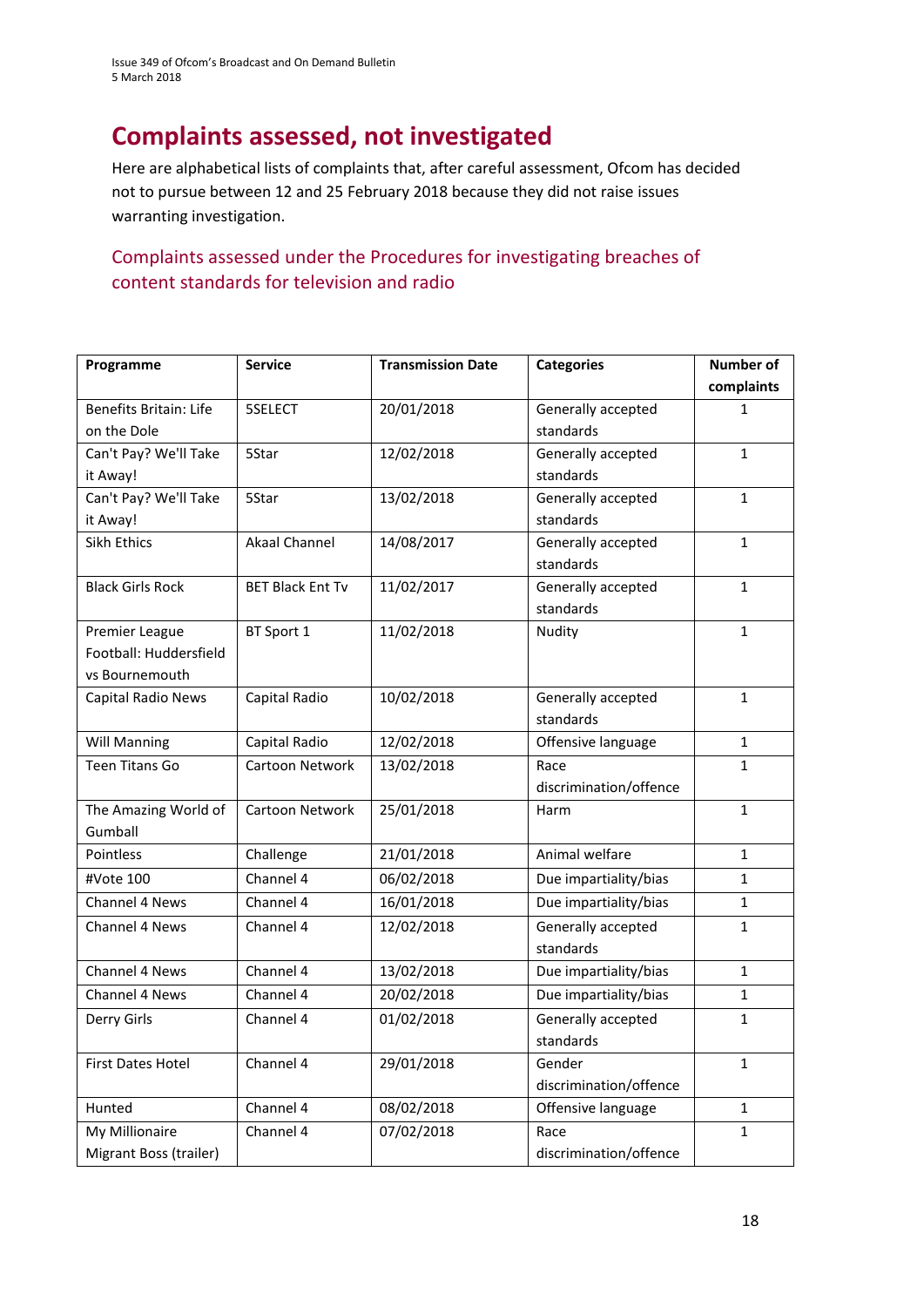| Programme                   | <b>Service</b>    | <b>Transmission Date</b> | <b>Categories</b>      | <b>Number of</b> |
|-----------------------------|-------------------|--------------------------|------------------------|------------------|
|                             |                   |                          |                        | complaints       |
| <b>Supershoppers Savers</b> | Channel 4         | 21/02/2018               | Materially misleading  | $\overline{2}$   |
| Special                     |                   |                          |                        |                  |
| The Bulger Killers:         | Channel 4         | 05/02/2018               | Generally accepted     | $\overline{7}$   |
| Was Justice Done?           |                   |                          | standards              |                  |
| The Bulger Killers:         | Channel 4         | 05/02/2018               | Materially misleading  | $\mathbf{1}$     |
| Was Justice Done?           |                   |                          |                        |                  |
| <b>Bargain Loving Brits</b> | Channel 5         | 15/02/2017               | Generally accepted     | $\mathbf{1}$     |
| Abroad                      |                   |                          | standards              |                  |
| Blind Date (trailer)        | Channel 5         | 03/02/2018               | Sexual material        | $\mathbf{1}$     |
| Can't Pay? We'll Take       | Channel 5         | 13/02/2018               | Materially misleading  | $\mathbf{1}$     |
| it Away!                    |                   |                          |                        |                  |
| Celebrity Big Brother       | Channel 5         | 26/01/2018               | Race                   | $\mathbf{1}$     |
|                             |                   |                          | discrimination/offence |                  |
| Celebrity Big Brother       | Channel 5         | 26/01/2018               | Sexual orientation     | 6                |
|                             |                   |                          | discrimination/offence |                  |
| Celebrity Big Brother       | Channel 5         | 27/01/2018               | Sexual orientation     | 29               |
|                             |                   |                          | discrimination/offence |                  |
| Celebrity Big Brother       | Channel 5         | 28/01/2018               | Sexual orientation     | 49               |
|                             |                   |                          | discrimination/offence |                  |
| Celebrity Big Brother       | Channel 5         | 29/01/2018               | Sexual orientation     | 5                |
|                             |                   |                          | discrimination/offence |                  |
| Celebrity Big Brother       | Channel 5         | 30/01/2018               | Sexual orientation     | $\overline{2}$   |
|                             |                   |                          | discrimination/offence |                  |
| Celebrity Big Brother       | Channel 5         | 02/02/2018               | Voting                 | $\overline{7}$   |
| Celebrity Big Brother's     | Channel 5         | 25/01/2018               | Sexual orientation     | $\overline{7}$   |
| Bit on the Side             |                   |                          | discrimination/offence |                  |
| Celebrity Big Brother's     | Channel 5         | 26/01/2018               | Generally accepted     | $\mathbf{1}$     |
| Bit on the Side             |                   |                          | standards              |                  |
| Channel 5 News              | Channel 5         | 10/02/2018               | Race                   | $\mathbf{1}$     |
|                             |                   |                          | discrimination/offence |                  |
| <b>GPs: Behind Closed</b>   | Channel 5         | 07/02/2018               | Offensive language     | $\mathbf{1}$     |
| Doors                       |                   |                          |                        |                  |
| Programming                 | Channel 5         | 13/02/2018               | Other                  | $\mathbf{1}$     |
| The Nightmare               | Channel 5         | 19/02/2018               | Offensive language     | $\overline{2}$   |
| Neighbour Next Door         |                   |                          |                        |                  |
| The Secret Life of          | Channel 5         | 17/02/2018               | Animal welfare         | $\mathbf{1}$     |
| Puppies                     |                   |                          |                        |                  |
| The Wright Stuff            | Channel 5         | 09/02/2018               | Materially misleading  | $\mathbf{1}$     |
| The Wright Stuff            | Channel 5         | 12/02/2018               | Other                  | 1                |
| Thomas & Friends            | Channel 5         | 17/02/2018               | Generally accepted     | $\mathbf{1}$     |
|                             |                   |                          | standards              |                  |
| N Power Go Green            | <b>Classic FM</b> | 01/02/2018               | Commercial             | $\mathbf{1}$     |
| Energy Fix's                |                   |                          | communications on      |                  |
| sponsorship of              |                   |                          | radio                  |                  |
| Afternoons on Classic       |                   |                          |                        |                  |
| FM                          |                   |                          |                        |                  |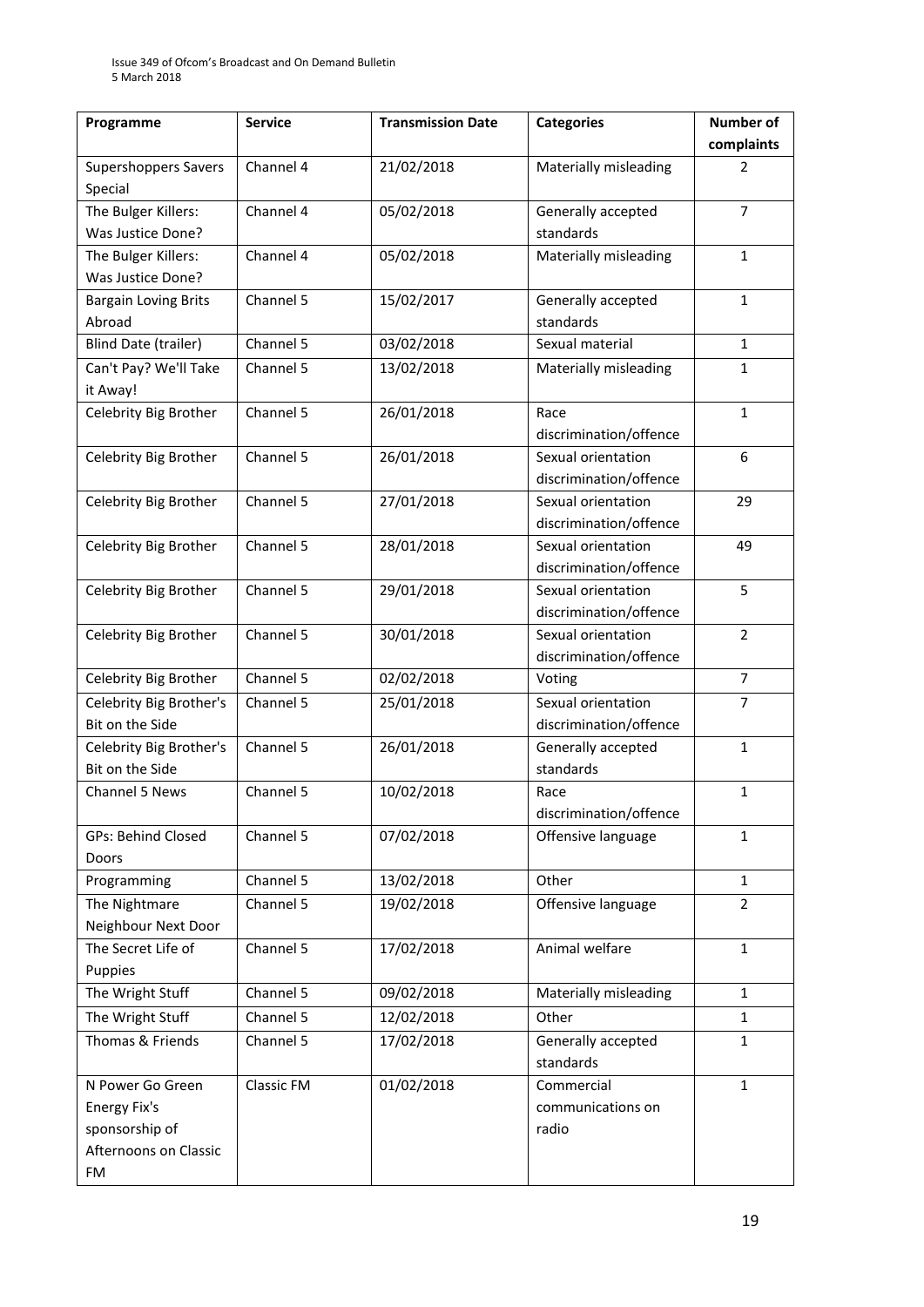| Programme                  | <b>Service</b>          | <b>Transmission Date</b> | <b>Categories</b>                    | Number of      |
|----------------------------|-------------------------|--------------------------|--------------------------------------|----------------|
|                            |                         |                          |                                      | complaints     |
| TFL advertisements         | Classic FM              | 19/02/2018               | Political advertising                | 1              |
| RuPaul's Drag Race All     | <b>Comedy Central</b>   | 03/02/2018               | Advertising placement                | 1              |
| <b>Stars</b>               |                         |                          |                                      |                |
| Dave Gorman's              | Dave                    | 06/02/2018               | Offensive language                   | $\mathbf{1}$   |
| Modern Life is             |                         |                          |                                      |                |
| Goodish                    |                         |                          |                                      |                |
| Unspun (trailer)           | Dave                    | 12/02/2018               | Generally accepted<br>standards      | $\mathbf{1}$   |
| Wallander (trailer)        | Drama                   | 03/02/2018               | Materially misleading                | $\mathbf{1}$   |
| Celebs Go Dating           | E4                      | 09/02/2018               | Generally accepted                   | $\mathbf{1}$   |
|                            |                         |                          | standards                            |                |
| Hollyoaks                  | E4                      | 08/02/2018               | Crime and disorder                   | $\mathbf{1}$   |
| Hollyoaks                  | E <sub>4</sub>          | 14/02/2018               | Dangerous behaviour                  | $\overline{7}$ |
| Men in Black               | E4                      | 17/02/2018               | Offensive language                   | $\mathbf{1}$   |
| Heart Breakfast with       | <b>Heart FM</b>         | 18/01/2018               | Race                                 | $\mathbf{1}$   |
| Matt and Michelle          | (Berkshire)             |                          | discrimination/offence               |                |
| <b>Heart North West</b>    | <b>Heart North West</b> | 22/01/2018               | Generally accepted                   | $\mathbf{1}$   |
| <b>Breakfast Show</b>      |                         |                          | standards                            |                |
| <b>Breakfast Update</b>    | Hermitage FM            | 01/02/2018               | Generally accepted                   | $\mathbf{1}$   |
|                            |                         |                          | standards                            |                |
| <b>Drive Time</b>          | Hitmix Radio            | 18/01/2018               | Race                                 | $\mathbf{1}$   |
|                            |                         |                          | discrimination/offence               |                |
| Advertisement              | <b>ITV</b>              | 13/02/2018               | Advertising/editorial<br>distinction | $\mathbf{1}$   |
| Advertisements             | <b>ITV</b>              | 14/02/2018               | Advertising minutage                 | $\mathbf{1}$   |
| <b>Britain's Brightest</b> | <b>ITV</b>              | 14/02/2018               | Generally accepted                   | $\mathbf{1}$   |
| Family                     |                         |                          | standards                            |                |
| <b>Coronation Street</b>   | <b>ITV</b>              | 31/01/2018               | Materially misleading                | $\mathbf{1}$   |
| <b>Coronation Street</b>   | <b>ITV</b>              | 07/02/2018               | Materially misleading                | 1              |
| <b>Coronation Street</b>   | <b>ITV</b>              | 09/02/2018               | Generally accepted                   | $\mathbf{1}$   |
|                            |                         |                          | standards                            |                |
| <b>Coronation Street</b>   | <b>ITV</b>              | 09/02/2018               | Violence                             | $\mathbf{1}$   |
| <b>Coronation Street</b>   | <b>ITV</b>              | 12/02/2018               | Other                                | $\mathbf{1}$   |
| <b>Coronation Street</b>   | <b>ITV</b>              | 14/02/2018               | Dangerous behaviour                  | $\mathbf{1}$   |
| <b>Coronation Street</b>   | <b>ITV</b>              | 14/02/2018               | Generally accepted                   | $\overline{2}$ |
|                            |                         |                          | standards                            |                |
| <b>Coronation Street</b>   | <b>ITV</b>              | 19/02/2018               | Drugs, smoking,                      | $\mathbf{1}$   |
|                            |                         |                          | solvents or alcohol                  |                |
| <b>Coronation Street</b>   | <b>ITV</b>              | Various                  | Crime and disorder                   | $\mathbf{1}$   |
| <b>Coronation Street</b>   | <b>ITV</b>              | Various                  | Violence                             | $\mathbf{1}$   |
| <b>Coronation Street</b>   | <b>ITV</b>              | 16/02/2018               | Generally accepted                   | $\mathbf{1}$   |
|                            |                         |                          | standards                            |                |
| Dancing on Ice             | <b>ITV</b>              | 11/02/2018               | Gender                               | $\overline{3}$ |
|                            |                         |                          | discrimination/offence               |                |
| Dancing on Ice             | <b>ITV</b>              | 11/02/2018               | Nudity                               | $\mathbf{1}$   |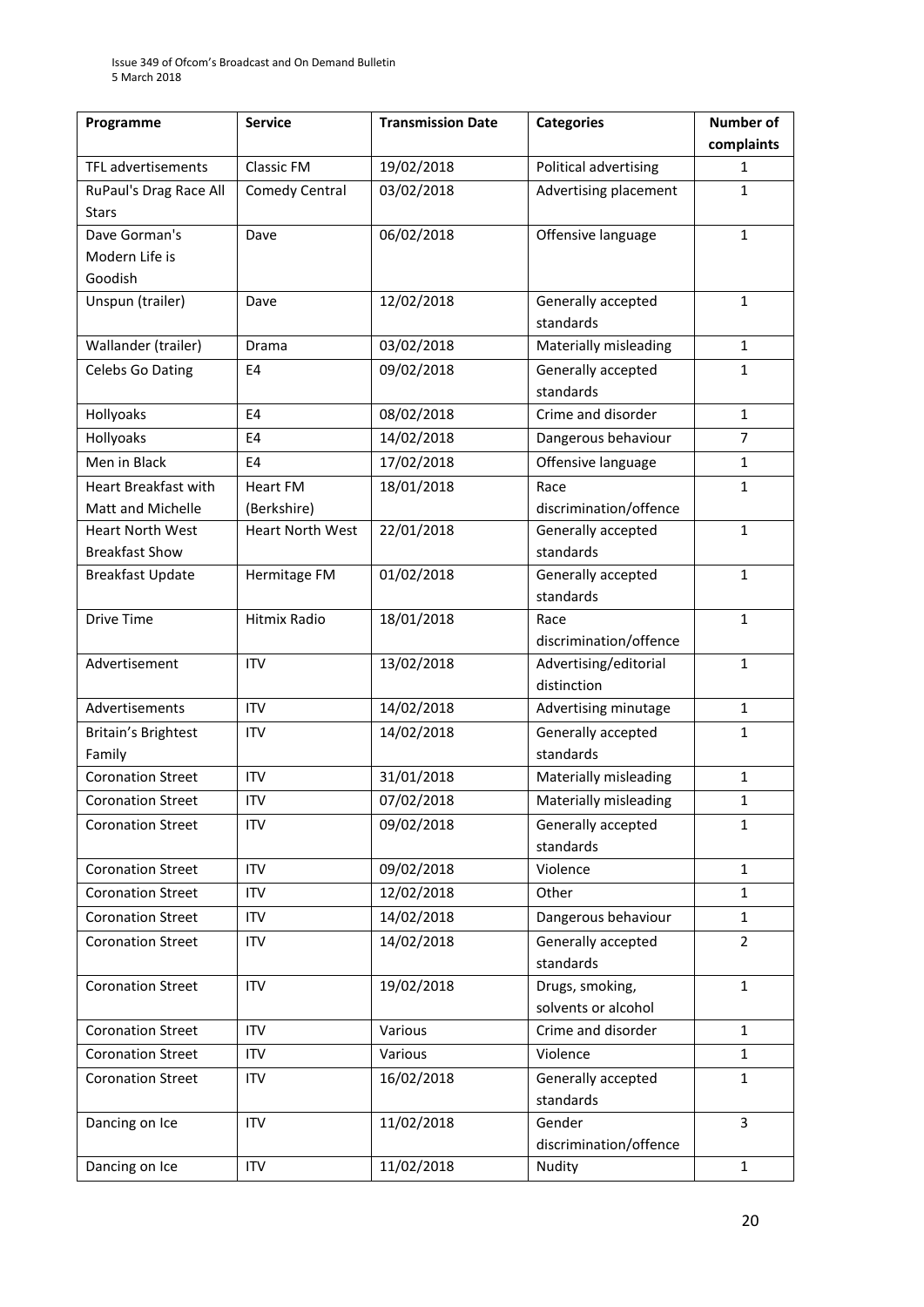| Programme                   | <b>Service</b> | <b>Transmission Date</b> | <b>Categories</b>                | Number of      |
|-----------------------------|----------------|--------------------------|----------------------------------|----------------|
|                             |                |                          |                                  | complaints     |
| Dancing on Ice              | <b>ITV</b>     | 11/02/2018               | Sexual material                  | 4              |
| Fangbone                    | <b>ITV</b>     | 03/02/2018               | Violence                         | 1              |
| <b>Good Morning Britain</b> | <b>ITV</b>     | 07/01/2018               | Generally accepted               | 1              |
|                             |                |                          | standards                        |                |
| Good Morning Britain        | <b>ITV</b>     | 05/02/2018               | Generally accepted               | 1              |
|                             |                |                          | standards                        |                |
| <b>Good Morning Britain</b> | <b>ITV</b>     | 07/02/2018               | Generally accepted<br>standards  | $\mathbf{1}$   |
| <b>Good Morning Britain</b> | <b>ITV</b>     | 13/02/2018               | Gender<br>discrimination/offence | $\mathbf{1}$   |
| <b>Good Morning Britain</b> | <b>ITV</b>     | 20/02/2018               | Due accuracy                     | $\mathbf{1}$   |
| <b>Good Morning Britain</b> | <b>ITV</b>     | 20/02/2018               | Due impartiality/bias            | 1              |
| <b>Good Morning Britain</b> | <b>ITV</b>     | 20/02/2018               | Sexual material                  | $\mathbf{1}$   |
| <b>ITV News</b>             | <b>ITV</b>     | 14/02/2017               | Due impartiality/bias            | $\mathbf{1}$   |
| <b>ITV News</b>             | <b>ITV</b>     | 25/01/2018               | Violence                         | 1              |
| <b>ITV News</b>             | <b>ITV</b>     | 08/02/2018               | Race                             | 1              |
|                             |                |                          | discrimination/offence           |                |
| <b>ITV News</b>             | <b>ITV</b>     | 17/02/2018               | Due impartiality/bias            | $\mathbf{1}$   |
| <b>ITV News</b>             | <b>ITV</b>     | 19/02/2018               | Due impartiality/bias            | 1              |
| James Bulger: A             | <b>ITV</b>     | 08/02/2018               | Generally accepted               | 1              |
| Mother's Story              |                |                          | standards                        |                |
| James Martin's              | <b>ITV</b>     | 10/02/2018               | Race                             | $\mathbf{1}$   |
| <b>Saturday Morning</b>     |                |                          | discrimination/offence           |                |
| Loose Women                 | <b>ITV</b>     | 08/01/2018               | Generally accepted<br>standards  | $\mathbf{1}$   |
| Loose Women                 | <b>ITV</b>     | 08/02/2018               | Generally accepted<br>standards  | 3              |
| Loose Women                 | <b>ITV</b>     | 13/02/2018               | Generally accepted<br>standards  | $\mathbf{1}$   |
| Loose Women                 | <b>ITV</b>     | 16/02/2018               | Generally accepted<br>standards  | $\mathbf{1}$   |
| Loose Women                 | <b>ITV</b>     | 16/02/2018               | Offensive language               | $\mathbf{1}$   |
| Loose Women                 | <b>ITV</b>     | 20/02/2018               | Gender                           | $\mathbf{1}$   |
|                             |                |                          | discrimination/offence           |                |
| Loose Women                 | <b>ITV</b>     | 22/02/2018               | Generally accepted<br>standards  | $\mathbf{1}$   |
| Lorraine                    | <b>ITV</b>     | 14/02/2018               | Competitions                     | $\mathbf{1}$   |
| Marcella                    | <b>ITV</b>     | 19/02/2018               | Generally accepted               | 14             |
|                             |                |                          | standards                        |                |
| Marcella                    | ITV            | 19/02/2018               | Other                            | $\overline{2}$ |
| Marcella                    | <b>ITV</b>     | 19/02/2018               | Violence                         | $\mathbf{1}$   |
| Peston on Sunday            | <b>ITV</b>     | 11/02/2018               | Due impartiality/bias            | $\mathbf{1}$   |
| <b>Six Nations Live</b>     | <b>ITV</b>     | 04/02/2018               | Generally accepted<br>standards  | $\mathbf{1}$   |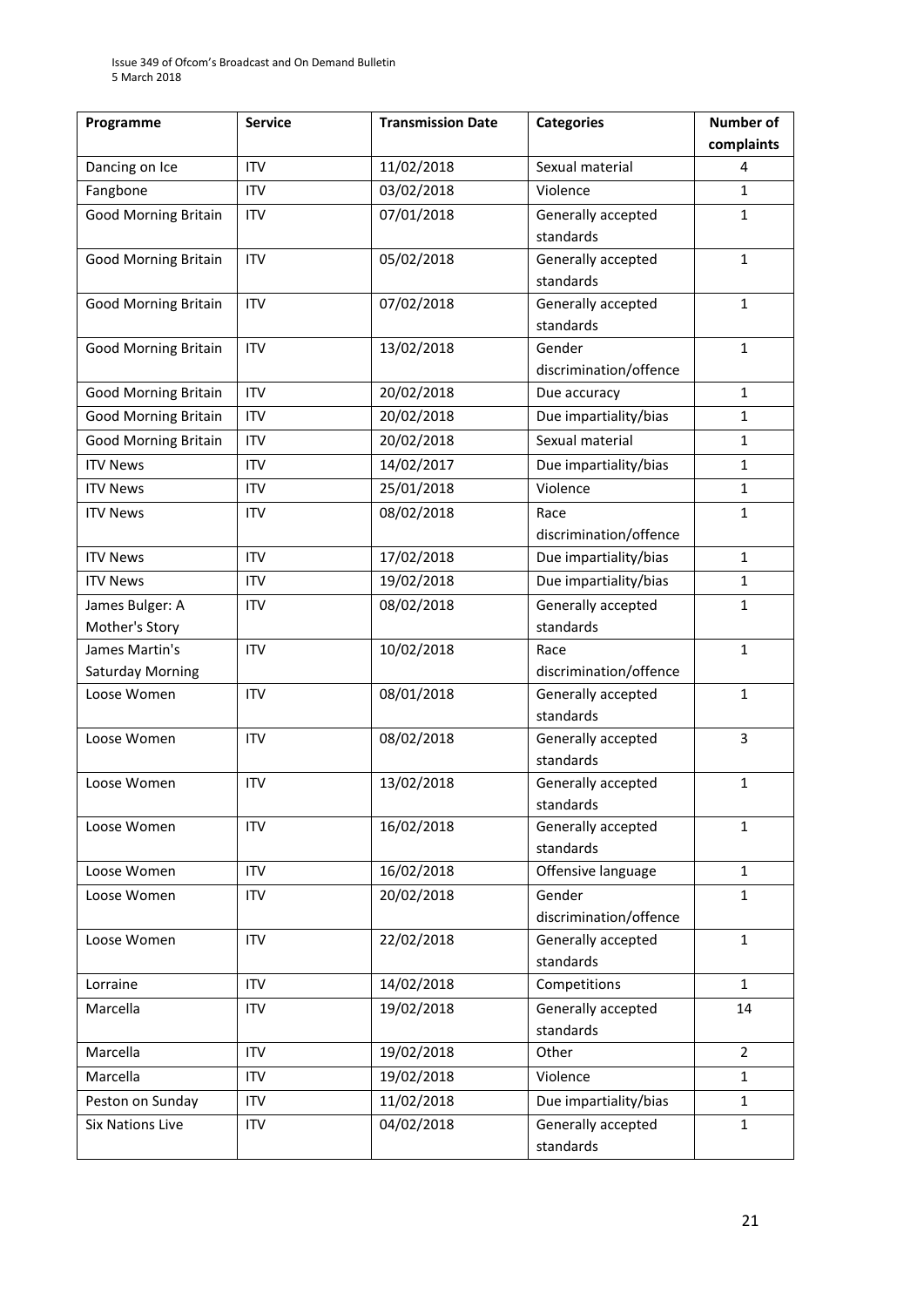| Programme                | <b>Service</b>      | <b>Transmission Date</b> | <b>Categories</b>               | <b>Number of</b> |
|--------------------------|---------------------|--------------------------|---------------------------------|------------------|
|                          |                     |                          |                                 | complaints       |
| Six Nations Live:        | <b>ITV</b>          | 10/02/2018               | Due impartiality/bias           | 1                |
| England v Wales          |                     |                          |                                 |                  |
| <b>Six Nations Live:</b> | <b>ITV</b>          | 10/02/2018               | Race                            | $\overline{2}$   |
| England v Wales          |                     |                          | discrimination/offence          |                  |
| Survival of the Fittest  | <b>ITV</b>          | 11/02/2018               | Scheduling                      | $\overline{2}$   |
| (trailer)                |                     |                          |                                 |                  |
| The Brit Awards 2018     | <b>ITV</b>          | 21/02/2018               | Crime and disorder              | 89               |
| The Brit Awards 2018     | <b>ITV</b>          | 21/02/2018               | Dangerous behaviour             | $\mathbf{1}$     |
| The Brit Awards 2018     | <b>ITV</b>          | 21/02/2018               | Generally accepted<br>standards | 4                |
| The Brit Awards 2018     | <b>ITV</b>          | 21/02/2018               | Race<br>discrimination/offence  | $\mathbf{1}$     |
| The Brit Awards 2018     | <b>ITV</b>          | 05/02/2018               | Sexual material                 | $\mathbf{1}$     |
| (trailer)                |                     |                          |                                 |                  |
| The Chase                | <b>ITV</b>          | 14/02/2018               | Generally accepted<br>standards | $\mathbf{1}$     |
| The Chase                | <b>ITV</b>          | 15/02/2018               | Materially misleading           | $\mathbf{1}$     |
| The Chase                | <b>ITV</b>          | 19/02/2018               | Competitions                    | $\mathbf{1}$     |
| The Jeremy Kyle Show     | <b>ITV</b>          | 07/02/2018               | Crime and disorder              | $\mathbf{1}$     |
| The Jeremy Kyle Show     | <b>ITV</b>          | 13/02/2018               | Generally accepted              | $\mathbf{1}$     |
|                          |                     |                          | standards                       |                  |
| The Jeremy Kyle Show     | <b>ITV</b>          | 13/02/2018               | Scheduling                      | $\mathbf{1}$     |
| This Morning             | <b>ITV</b>          | 05/02/2018               | Due impartiality/bias           | $\overline{2}$   |
| This Morning             | <b>ITV</b>          | 06/02/2018               | Generally accepted<br>standards | $\mathbf{1}$     |
| This Morning             | <b>ITV</b>          | 09/02/2018               | Gender                          | $\overline{2}$   |
|                          |                     |                          | discrimination/offence          |                  |
| This Morning             | <b>ITV</b>          | 12/02/2018               | Materially misleading           | $\overline{7}$   |
| Through the Keyhole      | ITV                 | 20/01/2018               | Generally accepted              | 1                |
|                          |                     |                          | standards                       |                  |
| Through the Keyhole      | <b>ITV</b>          | 02/02/2018               | Sexual orientation              | $\mathbf{1}$     |
|                          |                     |                          | discrimination/offence          |                  |
| Through the Keyhole      | <b>ITV</b>          | 17/02/2018               | Race                            | $\mathbf{1}$     |
|                          |                     |                          | discrimination/offence          |                  |
| Trauma                   | <b>ITV</b>          | 14/02/2018               | Dangerous behaviour             | $\overline{2}$   |
| Trauma                   | <b>ITV</b>          | 14/02/2018               | Materially misleading           | 5                |
| Meridian Today           | <b>ITV Meridian</b> | 01/01/2018               | Other                           | $\mathbf{1}$     |
| Celebrity Juice          | ITV <sub>2</sub>    | 25/01/2018               | Animal welfare                  | $\mathbf{1}$     |
| Jurassic World           | ITV <sub>2</sub>    | 11/02/2018               | Other                           | $\mathbf{1}$     |
| Release the Hounds       | ITV <sub>2</sub>    | 06/02/2018               | Scheduling                      | $\mathbf{1}$     |
| (trailer)                |                     |                          |                                 |                  |
| Survival of the Fittest  | ITV2                | 11/02/2018               | Gender                          | $\mathbf{1}$     |
|                          |                     |                          | discrimination/offence          |                  |
| Two and a Half Men       | ITV <sub>2</sub>    | 24/01/2018               | Sexual material                 | $\mathbf{1}$     |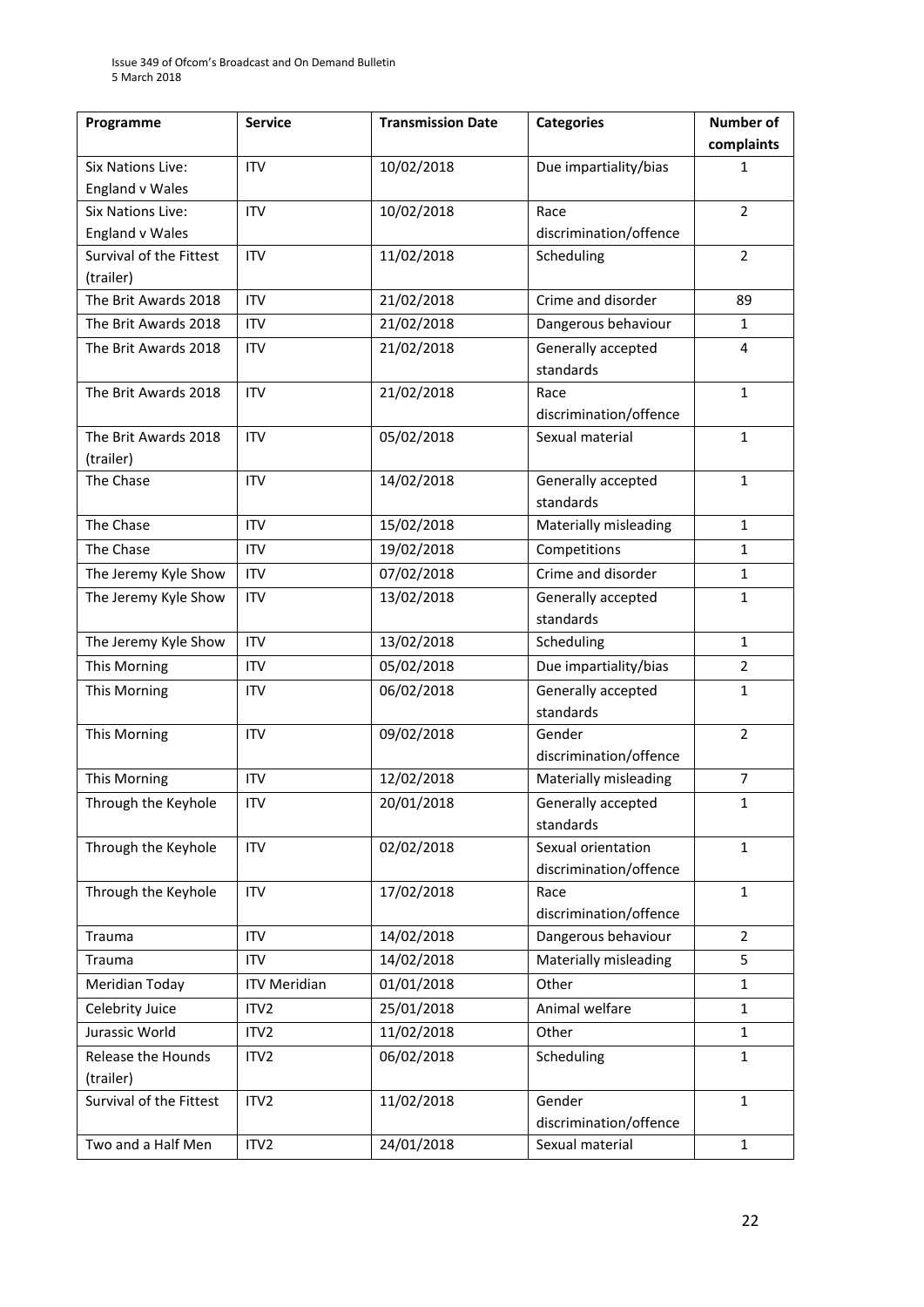| Programme                | <b>Service</b>   | <b>Transmission Date</b> | <b>Categories</b>      | <b>Number of</b> |
|--------------------------|------------------|--------------------------|------------------------|------------------|
|                          |                  |                          |                        | complaints       |
| You've Been Framed       | ITV <sub>2</sub> | 26/01/2018               | Generally accepted     | 1                |
|                          |                  |                          | standards              |                  |
| The Guilty               | ITV3             | 12/02/2018               | Religious/Beliefs      | $\mathbf{1}$     |
|                          |                  |                          | discrimination/offence |                  |
| The Nun's Story          | ITV3             | 18/02/2018               | Generally accepted     | $\mathbf{1}$     |
|                          |                  |                          | standards              |                  |
| <b>World Grand Prix</b>  | ITV4             | 21/02/2018               | Other                  | $\mathbf{1}$     |
| Snooker                  |                  |                          |                        |                  |
| <b>Botched by Nature</b> | <b>ITVBe</b>     | 14/01/2018               | Disability             | $\mathbf{1}$     |
|                          |                  |                          | discrimination/offence |                  |
| <b>Botched Post Op</b>   | Kanal 11         | 12/02/2018               | Gender                 | $\mathbf{1}$     |
|                          |                  |                          | discrimination/offence |                  |
| <b>Breakfast Beats</b>   | <b>Kiss</b>      | 30/01/2018               | Sexual material        | $\mathbf{1}$     |
| Clive Bull               | LBC 97.3 FM      | 14/02/2018               | Violence               | 1                |
| James O'Brien            | LBC 97.3 FM      | 06/12/2017               | Due impartiality/bias  | $\mathbf{1}$     |
| James O'Brien            | LBC 97.3 FM      | 02/02/2018               | Generally accepted     | $\mathbf{1}$     |
|                          |                  |                          | standards              |                  |
| James O'Brien            | LBC 97.3 FM      | 05/02/2018               | Generally accepted     | $\mathbf{1}$     |
|                          |                  |                          | standards              |                  |
| James O'Brien            | LBC 97.3 FM      | 07/02/2018               | Race                   | $\mathbf{1}$     |
|                          |                  |                          | discrimination/offence |                  |
| Maajid Nawaz             | LBC 97.3 FM      | 03/02/2018               | Generally accepted     | $\mathbf{1}$     |
|                          |                  |                          | standards              |                  |
| Maajid Nawaz             | LBC 97.3 FM      | 13/02/2018               | Generally accepted     | $\mathbf{1}$     |
|                          |                  |                          | standards              |                  |
| Nigel Farage             | LBC 97.3 FM      | 01/01/2017               | Generally accepted     | $\mathbf{1}$     |
|                          |                  |                          | standards              |                  |
| <b>Nigel Farage</b>      | LBC 97.3 FM      | 07/02/2018               | Crime and disorder     | $\overline{2}$   |
| Shelagh Fogarty          | LBC 97.3 FM      | 20/02/2018               | Race                   | 1                |
|                          |                  |                          | discrimination/offence |                  |
| Steve Allen              | LBC 97.3 FM      | 04/02/2018               | Generally accepted     | $\mathbf{1}$     |
|                          |                  |                          | standards              |                  |
| <b>Steve Allen</b>       | LBC 97.3 FM      | 09/02/2018               | Race                   | 1                |
|                          |                  |                          | discrimination/offence |                  |
| Zayn: Best of British    | <b>MTV</b>       | 03/02/2018               | Scheduling             | $\mathbf{1}$     |
| The Essential $80s -$    | Now 80s          | 21/01/2018               | Nudity                 | $\mathbf{1}$     |
| The Number 2s            |                  |                          |                        |                  |
| Trzecia Strona           | Polish Radio     | 31/01/2018               | Gender                 | $\overline{2}$   |
|                          | London (PRL)     |                          | discrimination/offence |                  |
| Shezow                   | Pop Max          | 13/02/2018               | Offensive language     | $\mathbf{1}$     |
| The Chris Moyles         | Radio X          | 31/01/2018               | Generally accepted     | 1                |
| Show                     |                  |                          | standards              |                  |
| <b>Ghost Adventures</b>  | Really           | 07/02/2018               | Disability             | $\mathbf{1}$     |
|                          |                  |                          | discrimination/offence |                  |
| Sam FM Breakfast         | Sam FM South     | 09/02/2018               | Race                   | $\mathbf{1}$     |
|                          | Coast            |                          | discrimination/offence |                  |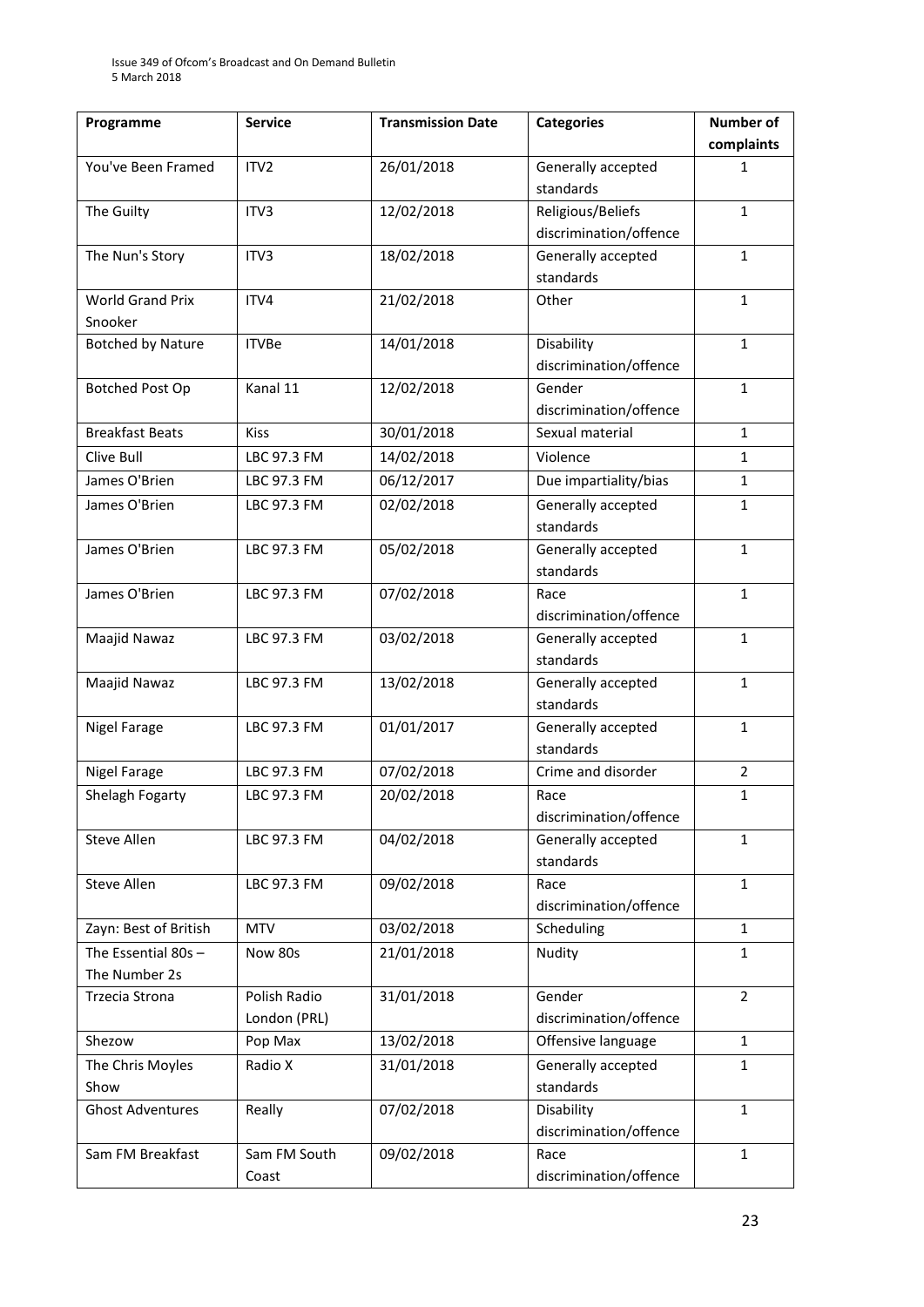| Programme                             | <b>Service</b>        | <b>Transmission Date</b> | <b>Categories</b>               | <b>Number of</b> |
|---------------------------------------|-----------------------|--------------------------|---------------------------------|------------------|
|                                       |                       |                          |                                 | complaints       |
| Gary Fitz, Here                       | Secklow Sounds        | 04/02/2018               | Offensive language              | 1                |
| <b>Britannia</b>                      | Sky Atlantic          | 18/01/2018               | Religious/Beliefs               | $\mathbf{1}$     |
|                                       |                       |                          | discrimination/offence          |                  |
| <b>Press Preview</b>                  | <b>Sky News</b>       | 18/02/2018               | Due impartiality/bias           | $\mathbf{1}$     |
| <b>Sky News</b>                       | <b>Sky News</b>       | 25/01/2018               | Generally accepted              | 3                |
|                                       |                       |                          | standards                       |                  |
| <b>Sky News</b>                       | <b>Sky News</b>       | 07/02/2018               | Due accuracy                    | $\mathbf{1}$     |
| <b>Sky News</b>                       | <b>Sky News</b>       | 07/02/2018               | Due impartiality/bias           | 1                |
| <b>Sky News</b>                       | <b>Sky News</b>       | 13/02/2018               | Due accuracy                    | $\mathbf{1}$     |
| <b>Sky News</b>                       | <b>Sky News</b>       | 15/02/2018               | Due accuracy                    | $\mathbf{1}$     |
| Sunrise                               | <b>Sky News</b>       | 03/02/2018               | Due impartiality/bias           | $\mathbf{1}$     |
| Sunrise                               | <b>Sky News</b>       | 17/02/2018               | Violence                        | $\mathbf{1}$     |
| Sky Sports Sunday                     | Sky Sports            | 04/02/2018               | Disability                      | $\mathbf{1}$     |
| Football                              | Football              |                          | discrimination/offence          |                  |
| The Simpsons                          | Sky1                  | 23/01/2018               | Offensive language              | $\mathbf{1}$     |
| The Simpsons                          | Sky1                  | 26/01/2018               | Offensive language              | $\overline{2}$   |
| Hive's sponsorship of                 | Smooth Radio          | 02/01/2008               | Commercial                      | $\mathbf{1}$     |
| the Smooth Drive                      |                       |                          | communications on               |                  |
| Home                                  |                       |                          | radio                           |                  |
| Burlesque                             | Sony Movie            | 29/01/2018               | Sexual material                 | $\mathbf{1}$     |
|                                       | Channel               |                          |                                 |                  |
| <b>Steg's Morning Show</b>            | Sunny Govan           | 14/02/2018               | Sexual material                 | $\mathbf{1}$     |
|                                       | Radio 103.5 FM        |                          |                                 |                  |
| The Late Night                        | <b>Talk Radio</b>     | 24/01/2018               | Sexual orientation              | $\mathbf{1}$     |
| Alternative with Iain                 |                       |                          | discrimination/offence          |                  |
| Lee                                   |                       |                          |                                 |                  |
| Alan Brazil Sports                    | Talksport             | 05/02/2018               | Race                            | $\mathbf{1}$     |
| <b>Breakfast</b>                      |                       |                          | discrimination/offence          |                  |
| Jim White                             | Talksport             | 20/02/2018               | Offensive language              | $\mathbf{1}$     |
| Programming                           | Talksport             | 07/02/2018               | Race                            | $\mathbf{1}$     |
|                                       |                       |                          | discrimination/offence          |                  |
| The People Under The                  | The Horror<br>Channel | 14/02/2018               | Generally accepted<br>standards | $\mathbf{1}$     |
| <b>Stairs</b><br>Fifty Shades of Grey | TV3 Sweden            | 04/02/2018               | Generally accepted              | $\mathbf{1}$     |
|                                       |                       |                          | standards                       |                  |
| AncestryDNA                           | Various               | Various                  | Political advertising           | 5                |
| advertisement                         |                       |                          |                                 |                  |
| Casillero del Diablo's                | Various               | 08/02/2018               | Religious/Beliefs               | $\mathbf{1}$     |
| sponsorship of Movies                 |                       |                          | discrimination/offence          |                  |
| For Men                               |                       |                          |                                 |                  |
| Programming                           | Various               | Various                  | Generally accepted              | $\mathbf{1}$     |
|                                       |                       |                          | standards                       |                  |
| Programming                           | Various               | Various                  | Other                           | $\mathbf{1}$     |
| Various                               | Various               | Various                  | Gender                          | $\mathbf{1}$     |
|                                       |                       |                          | discrimination/offence          |                  |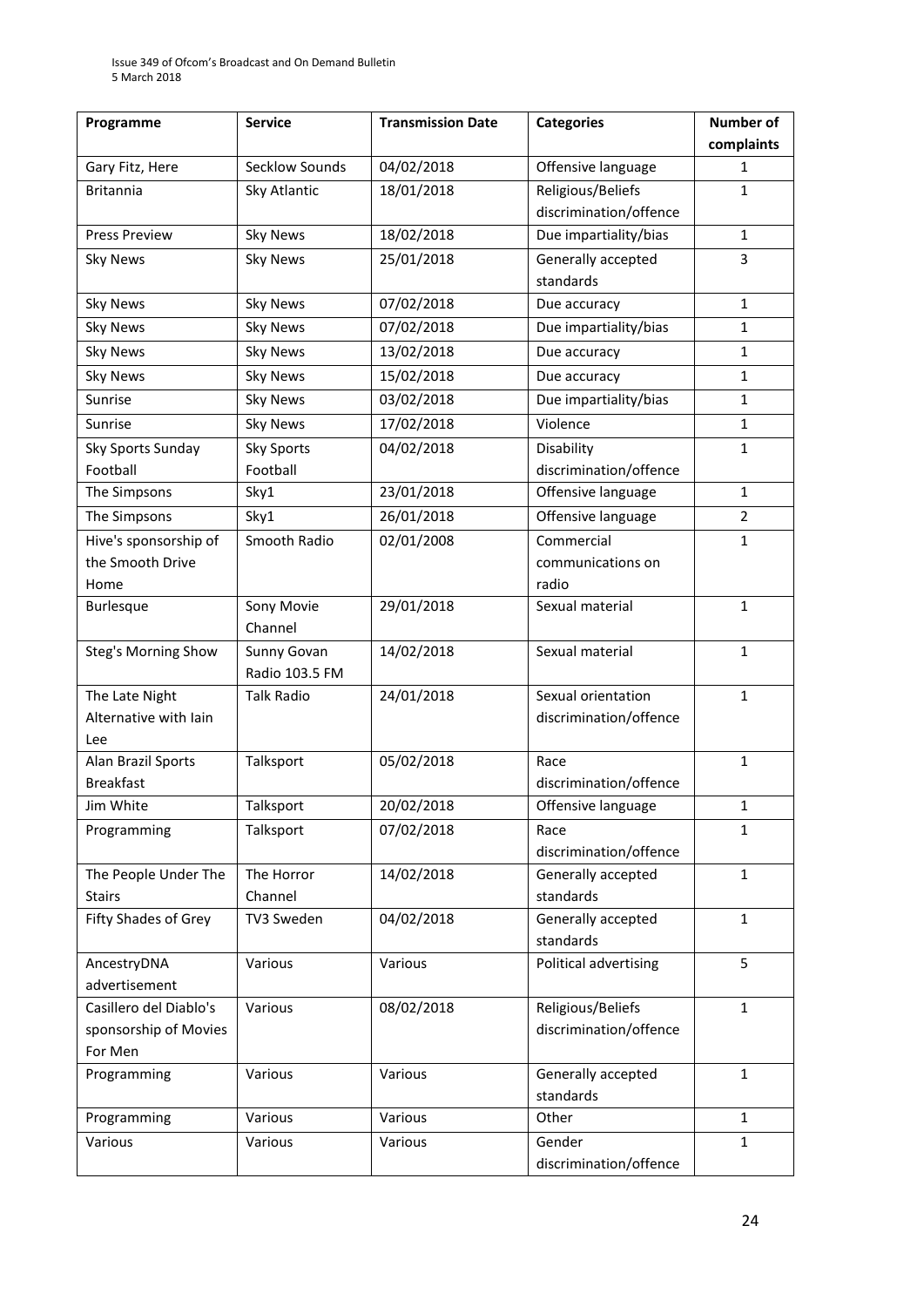| Programme                                      | <b>Service</b> | <b>Transmission Date</b> | <b>Categories</b> | Number of<br>complaints |
|------------------------------------------------|----------------|--------------------------|-------------------|-------------------------|
| Auschwitz: The Nazis<br>and the Final Solution | Yesterdav      | 02/02/2018               | Scheduling        |                         |

For more information about how Ofcom assesses complaints about content standards on television and radio programmes, go to:

https://www.ofcom.org.uk/ data/assets/pdf file/0020/55109/breaches-content[standards.pdf](https://www.ofcom.org.uk/__data/assets/pdf_file/0020/55109/breaches-content-standards.pdf)

### Complaints assessed under the Procedures for investigating breaches of content standards on BBC broadcasting services and BBC ODPS.

| Programme         | <b>Service</b>     | <b>Transmission Date</b> | <b>Categories</b>      | Number of  |
|-------------------|--------------------|--------------------------|------------------------|------------|
|                   |                    |                          |                        | complaints |
| Ill Manors        | <b>BBC</b> iPlayer | 12/02/2018               | Generally accepted     | 1          |
|                   |                    |                          | standards              |            |
| <b>BBC News</b>   | BBC <sub>1</sub>   | 12/09/2017               | Due impartiality/bias  | 1          |
| Rellik            | BBC <sub>1</sub>   | 16/10/2017               | Violence               | 1          |
| The Apprentice    | BBC <sub>1</sub>   | 06/12/2017               | Gender                 |            |
|                   |                    |                          | discrimination/offence |            |
| Newsnight         | BBC <sub>2</sub>   | 01/11/2017               | Gender                 | 1          |
|                   |                    |                          | discrimination/offence |            |
| 10 Puppies and Us | BBC <sub>2</sub>   | 03/08/2017               | Sexual material        | 1          |
| <b>BBC News</b>   | <b>BBC News</b>    | 18/12/2017               | Due impartiality/bias  | 1          |
|                   | Channel            |                          |                        |            |
| <b>BBC News</b>   | <b>BBC News</b>    | 17/01/2018               | Religious/Beliefs      | 1          |
|                   | Channel            |                          | discrimination/offence |            |

For more information about how Ofcom assesses complaints about content standards on BBC broadcasting services and BBC ODPS, go to: https://www.ofcom.org.uk/ data/assets/pdf file/0002/100100/Procedures-for[investigating-breaches-of-content-standards-on-BBC-broadcasting-services-and-BBC-on](https://www.ofcom.org.uk/__data/assets/pdf_file/0002/100100/Procedures-for-investigating-breaches-of-content-standards-on-BBC-broadcasting-services-and-BBC-on-demand-programme-services.pdf)[demand-programme-services.pdf](https://www.ofcom.org.uk/__data/assets/pdf_file/0002/100100/Procedures-for-investigating-breaches-of-content-standards-on-BBC-broadcasting-services-and-BBC-on-demand-programme-services.pdf)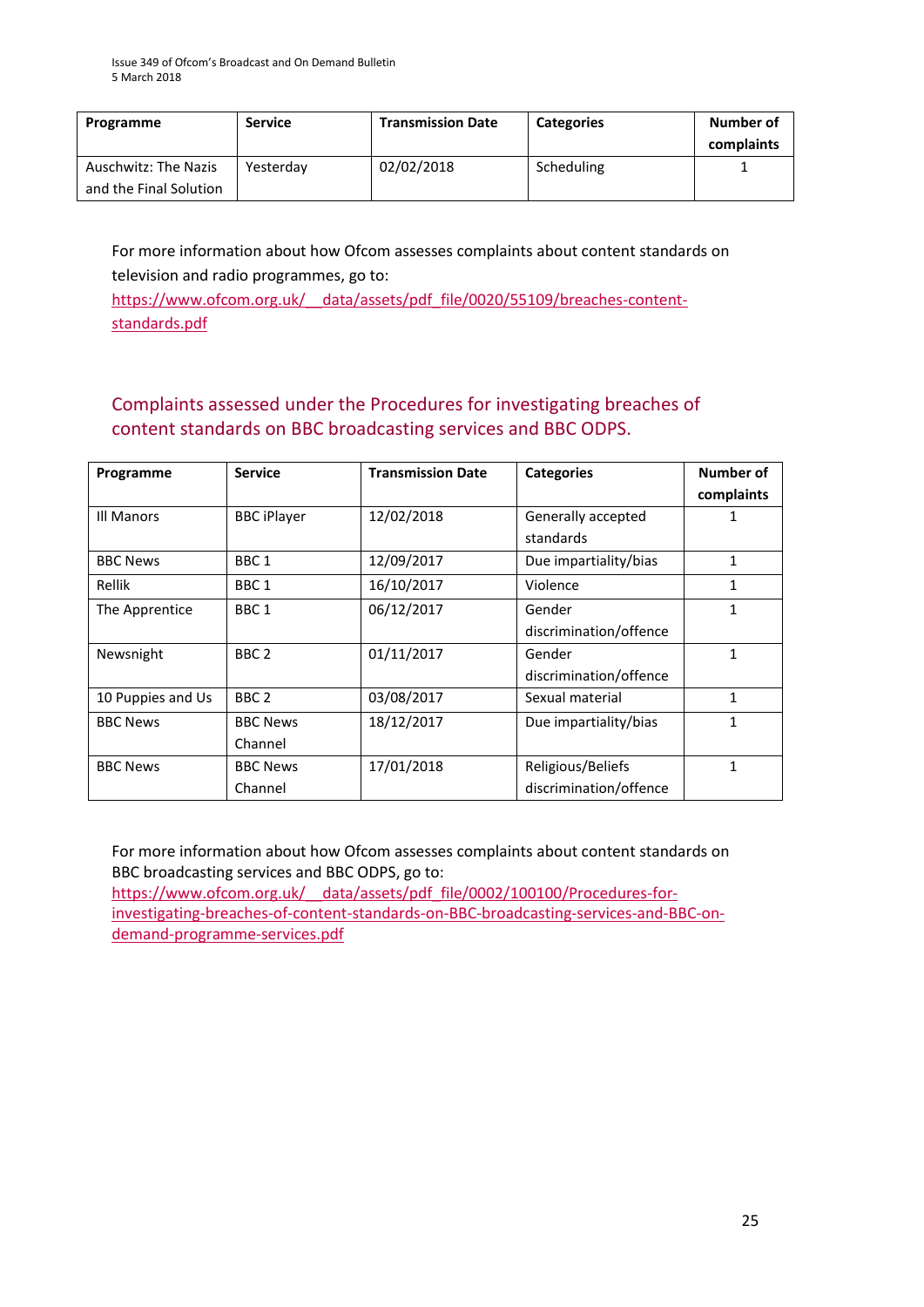### Complaints assessed under the General Procedures for investigating breaches of broadcast licences<sup>1</sup>

| Licensee                        | Licensed service | <b>Categories</b>                            |
|---------------------------------|------------------|----------------------------------------------|
| Bay TV Swansea Limited          | Swansea Bay TV   | <b>Programming Commitments</b><br>(local TV) |
| Big City Radio CIC              | Big City Radio   | <b>Key Commitments</b>                       |
| <b>ITV Broadcasting Limited</b> | <b>ITV Hub</b>   | <b>Television Access Services</b>            |

For more information about how Ofcom assesses complaints about broadcast licences, go to: [https://www.ofcom.org.uk/\\_\\_data/assets/pdf\\_file/0019/31942/general-procedures.pdf](https://www.ofcom.org.uk/__data/assets/pdf_file/0019/31942/general-procedures.pdf)

**.** 

 $1$  This table was amended after publication to correct a factual inaccuracy.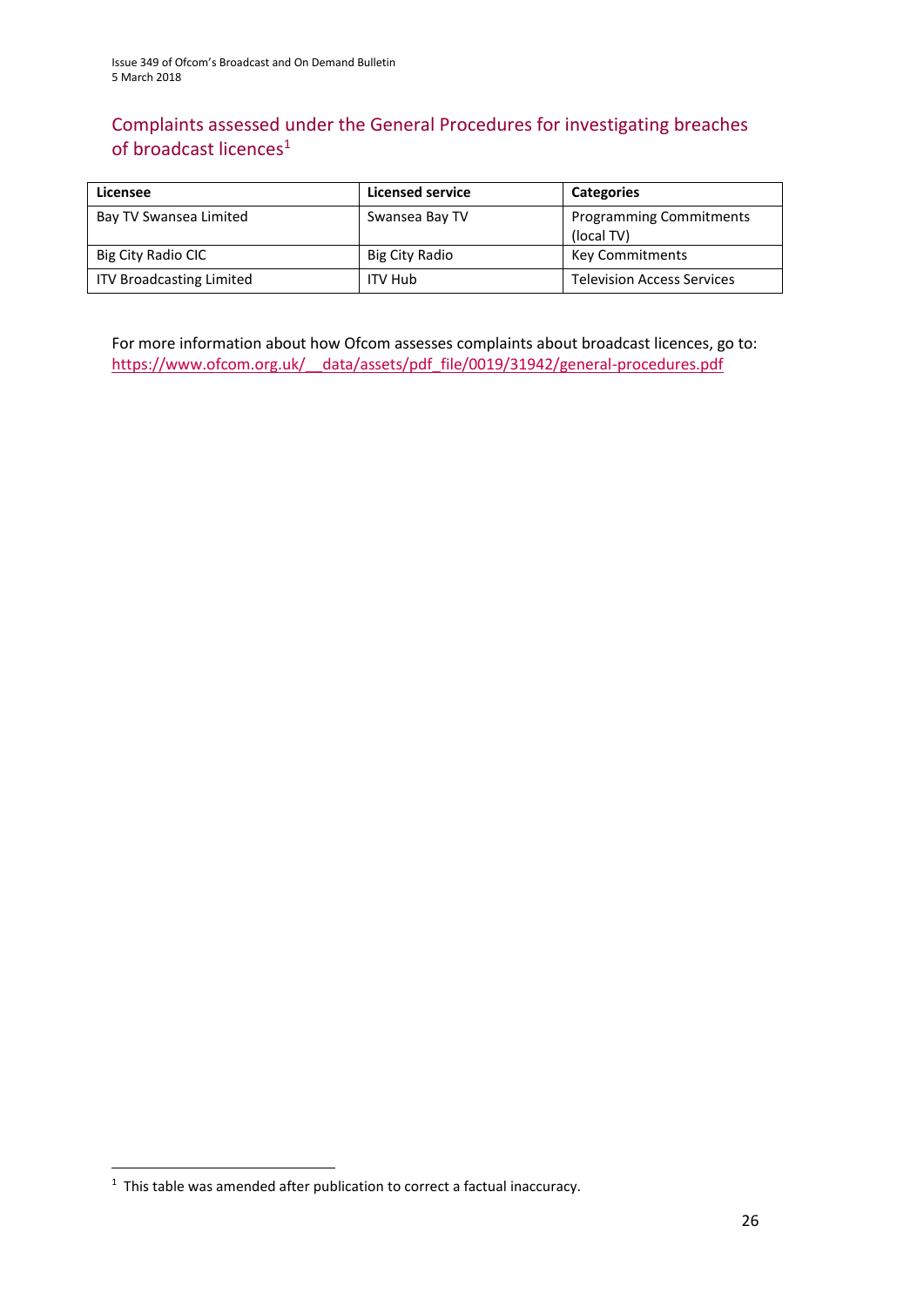# **Complaints outside of remit**

Here are alphabetical lists of complaints received by Ofcom that fell outside of our remit. This is because Ofcom is not responsible for regulating the issue complained about. For example, the complaints were about the content of television, radio or on demand adverts or an on demand service that does not fall within the scope of regulation.

For more information about what Ofcom's rules cover, go to: [https://www.ofcom.org.uk/tv](https://www.ofcom.org.uk/tv-radio-and-on-demand/how-to-report-a-complaint/what-does-ofcom-cover)[radio-and-on-demand/how-to-report-a-complaint/what-does-ofcom-cover](https://www.ofcom.org.uk/tv-radio-and-on-demand/how-to-report-a-complaint/what-does-ofcom-cover)

### Complaints about television or radio programmes

For more information about how Ofcom assesses complaints about television and radio programmes, go to:

[https://www.ofcom.org.uk/\\_\\_data/assets/pdf\\_file/0020/55109/breaches-content](https://www.ofcom.org.uk/__data/assets/pdf_file/0020/55109/breaches-content-standards.pdf)[standards.pdf](https://www.ofcom.org.uk/__data/assets/pdf_file/0020/55109/breaches-content-standards.pdf)

| Programme                | <b>Service</b>         | <b>Transmission Date</b> | <b>Categories</b>   | <b>Number of</b> |
|--------------------------|------------------------|--------------------------|---------------------|------------------|
|                          |                        |                          |                     | complaints       |
| Advertisements           | <b>BT Sport</b>        | 14/02/2018               | Advertising content | $\mathbf 1$      |
| Advertisement            | Challenge              | 16/02/2018               | Advertising content | $\mathbf 1$      |
| Advertisement            | Channel 4              | 11/02/2018               | Advertising content | $\mathbf{1}$     |
| Programming              | Channel 4              | 16/02/2018               | Outside of remit    | $\mathbf{1}$     |
| Advertisement            | <b>Classic FM</b>      | 20/02/2018               | Advertising content | 1                |
| Advertisement            | E <sub>4</sub>         | 14/02/2018               | Advertising content | 3                |
| Advertisement            | E <sub>4</sub>         | 15/02/2018               | Advertising content | $\mathbf{1}$     |
| Advertisement            | Gold                   | 20/02/2018               | Advertising content | $\mathbf{1}$     |
| Teleshopping             | <b>High Street TV</b>  | 10/02/2018               | Teleshopping        | $\mathbf{1}$     |
| Advertisement            | <b>ITV</b>             | 10/02/2018               | Advertising content | $\overline{2}$   |
| Advertisement            | <b>ITV</b>             | 22/02/2018               | Advertising content | $\mathbf{1}$     |
| Advertisements           | <b>ITV</b>             | 02/02/2018               | Advertising content | $\mathbf{1}$     |
| <b>Coronation Street</b> | <b>ITV</b>             | n/a                      | Outside of remit    | $\mathbf{1}$     |
| The Brit Awards 2018     | <b>ITV</b>             | 21/02/2018               | Outside of remit    | 3                |
| Advertisement            | ITV3                   | 11/02/2018               | Advertising content | $\mathbf{1}$     |
| Advertisement            | More4                  | 13/02/2018               | Advertising content | $\mathbf{1}$     |
| Advertisement            | n/a                    | 19/02/2018               | Advertising content | $\mathbf{1}$     |
| Advertisement            | <b>Sky Sports</b>      | 11/02/2018               | Advertising content | $\mathbf{1}$     |
| Advertisement            | <b>Sky Sports News</b> | 14/02/2018               | Advertising content | $\mathbf{1}$     |
| Advertisement            | Sony Movie             | Various                  | Advertising content | $\mathbf{1}$     |
|                          | Channel                |                          |                     |                  |
| Advertisement            | Sony Movies + 1        | 19/02/2018               | Advertising content | $\mathbf{1}$     |
| Programming              | Various                | 11/02/2018               | Outside of remit    | 1                |
| Advertisement            | W                      | 13/02/2018               | Advertising content | $\mathbf{1}$     |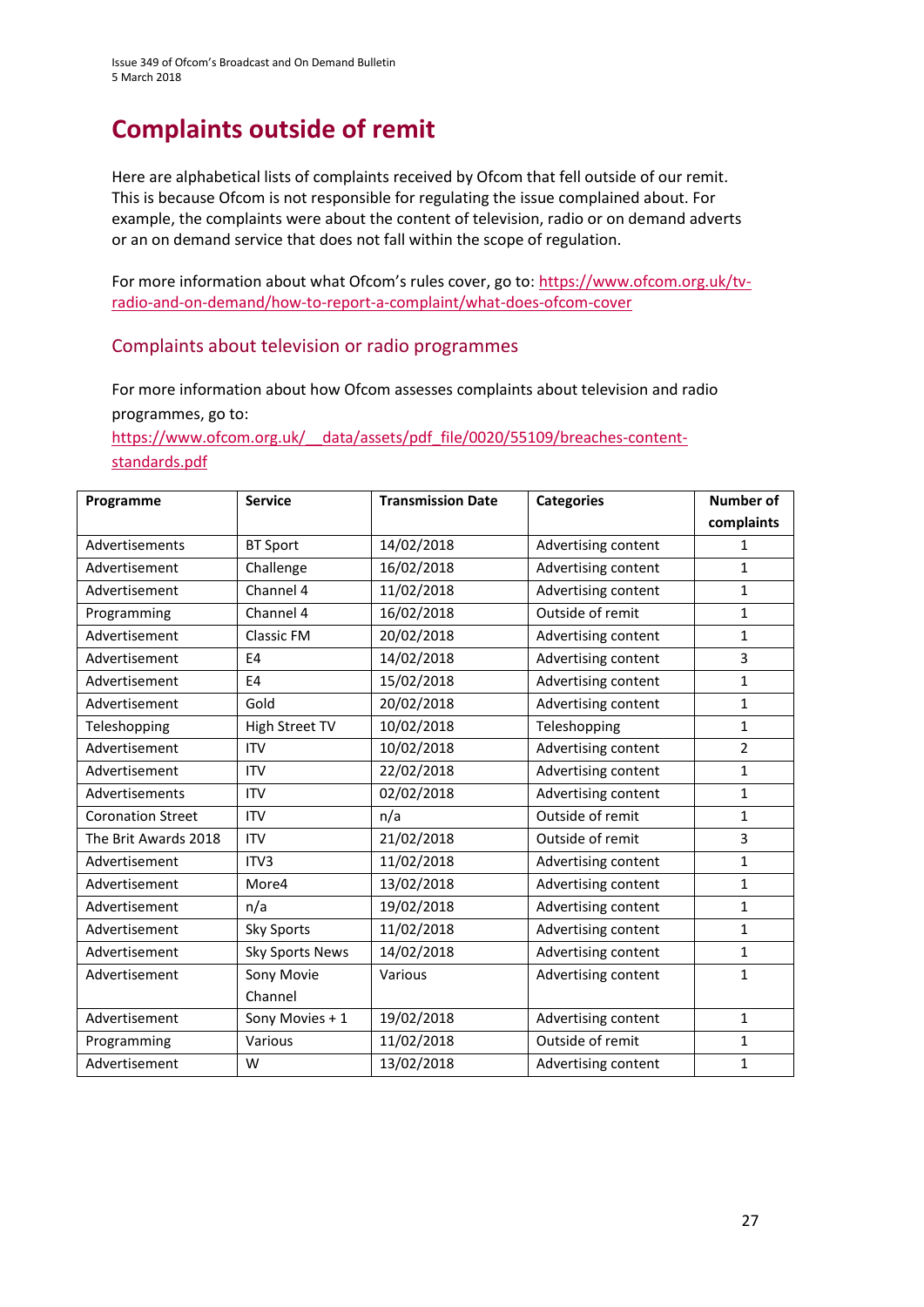# **BBC First**

The BBC Royal Charter and Agreement was published in December 2016, which made Ofcom the independent regulator of the BBC.

Under the BBC Agreement, Ofcom can normally only consider complaints about BBC programmes where the complainant has already complained to the BBC and the BBC has reached its final decision (the 'BBC First' approach).

The complaints in this table had been made to Ofcom before completing the BBC's complaints process.

| Programme                                                            | <b>Service</b>        | <b>Transmission or</b> | <b>Categories</b>                | Number of         |
|----------------------------------------------------------------------|-----------------------|------------------------|----------------------------------|-------------------|
|                                                                      |                       | <b>Accessed Date</b>   |                                  | <b>Complaints</b> |
| <b>BBC News</b>                                                      | <b>BBC</b> services   | Various                | Due impartiality/bias            | 1                 |
| <b>BBC TV Brexit coverage</b>                                        | <b>BBC</b> services   | Various                | Due impartiality/bias            | $\mathbf{1}$      |
| <b>BBC News</b>                                                      | BBC <sub>1</sub>      | 12/02/2018             | Generally accepted<br>standards  | $\mathbf{1}$      |
| <b>BBC News</b>                                                      | BBC <sub>1</sub>      | 20/02/2018             | Due impartiality/bias            | $\mathbf{1}$      |
| Casualty                                                             | BBC <sub>1</sub>      | 17/02/2018             | Generally accepted<br>standards  | $\mathbf{1}$      |
| Countryfile                                                          | BBC <sub>1</sub>      | 10/09/2017             | Other                            | $\mathbf{1}$      |
| Countryfile                                                          | BBC <sub>1</sub>      | 11/02/2018             | Violence                         | $\mathbf{1}$      |
| <b>Doctors</b>                                                       | BBC <sub>1</sub>      | 31/01/2018             | Information/Warnings             | $\mathbf{1}$      |
| <b>East Midlands Today</b>                                           | BBC <sub>1</sub>      | 11/01/2018             | Due impartiality/bias            | $\mathbf{1}$      |
| EastEnders                                                           | BBC <sub>1</sub>      | 13/02/2018             | Generally accepted<br>standards  | $\overline{2}$    |
| Great Edinburgh Cross<br>Country                                     | BBC <sub>1</sub>      | 13/01/2018             | Due impartiality/bias            | $\mathbf{1}$      |
| Look East                                                            | BBC <sub>1</sub>      | 19/02/2018             | Offensive language               | $\mathbf{1}$      |
| Programming                                                          | BBC <sub>1</sub>      | Various                | Gender<br>discrimination/offence | $\mathbf{1}$      |
| <b>Question Time</b>                                                 | BBC <sub>1</sub>      | 01/02/2018             | Due impartiality/bias            | $\mathbf{1}$      |
| <b>Question Time</b>                                                 | BBC <sub>1</sub>      | 22/02/2018             | Due impartiality/bias            | $\mathbf{1}$      |
| The Andrew Marr<br>Show                                              | BBC <sub>1</sub>      | 18/02/2018             | Due impartiality/bias            | $\mathbf{1}$      |
| Party Political<br>Broadcast by the<br><b>Scottish Conservatives</b> | <b>BBC 1 Scotland</b> | 07/02/2018             | Due accuracy                     | $\mathbf{1}$      |
| <b>Reporting Scotland</b>                                            | <b>BBC 1 Scotland</b> | 06/11/2017             | Due impartiality/bias            | $\mathbf{1}$      |
| 1066 A Year To<br>Conquer England                                    | BBC <sub>2</sub>      | 17/02/2017             | Race<br>discrimination/offence   | $\mathbf{1}$      |
| <b>Football Focus</b>                                                | BBC <sub>2</sub>      | 17/02/2018             | Generally accepted<br>standards  | $\mathbf{1}$      |
| Girls on the Edge                                                    | BBC <sub>2</sub>      | 22/02/2018             | Under 18s in<br>programmes       | $\mathbf{1}$      |
| Newsnight                                                            | BBC <sub>2</sub>      | 03/01/2018             | Due impartiality/bias            | $\mathbf{1}$      |
| The Mash Report                                                      | BBC <sub>2</sub>      | 01/02/2018             | Due impartiality/bias            | $\mathbf{1}$      |

### Complaints about BBC television, radio or on demand programmes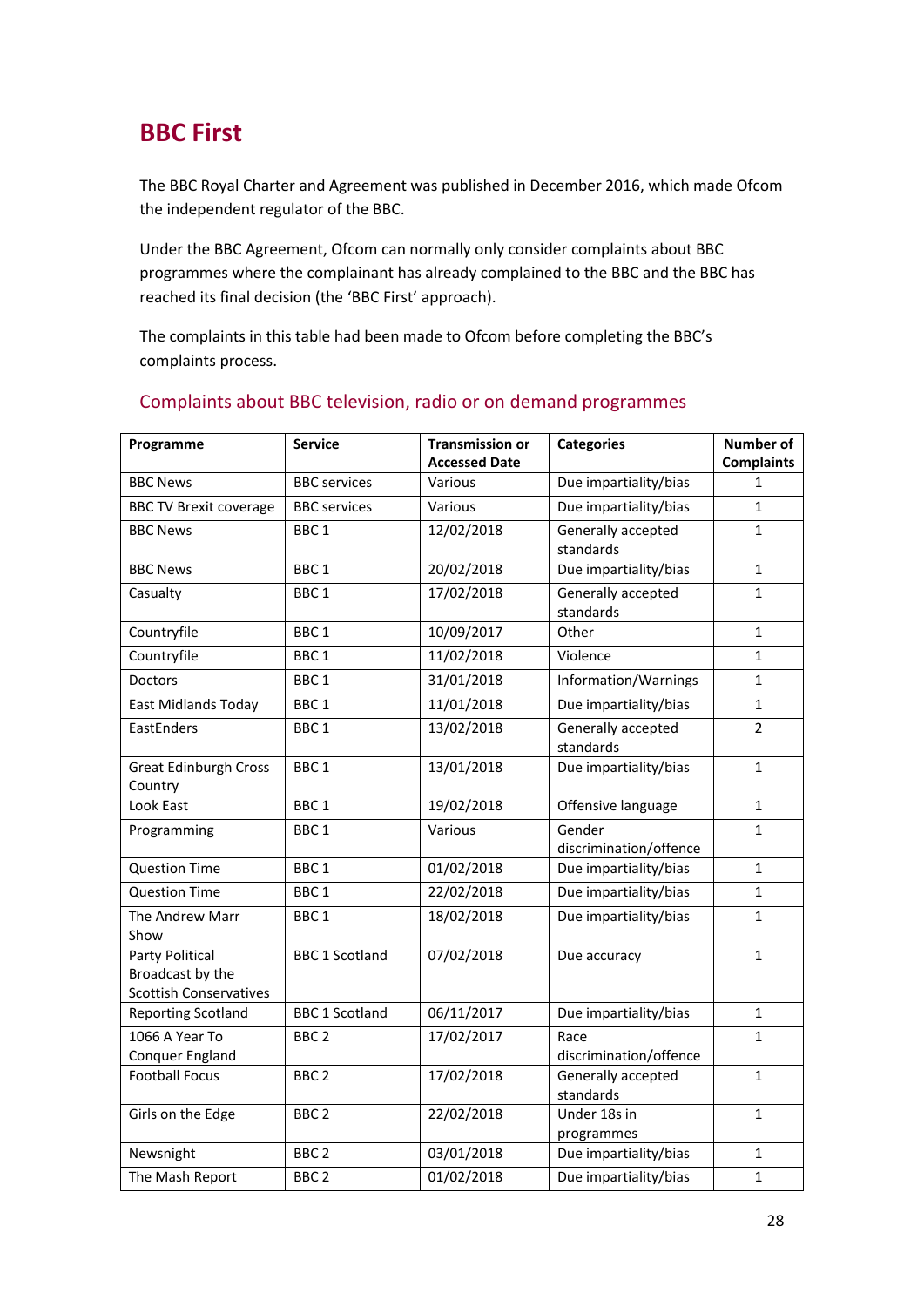Issue 349 of Ofcom's Broadcast and On Demand Bulletin 5 March 2018

| Programme          | <b>Service</b>     | <b>Transmission or</b> | <b>Categories</b>      | Number of         |
|--------------------|--------------------|------------------------|------------------------|-------------------|
|                    |                    | <b>Accessed Date</b>   |                        | <b>Complaints</b> |
| The Mash Report    | BBC <sub>2</sub>   | 01/02/2018             | Generally accepted     |                   |
|                    |                    |                        | standards              |                   |
| Coconut            | BBC <sub>3</sub>   | 12/12/2017             | Crime and disorder     |                   |
| Panorama           | <b>BBC</b> iPlayer | 21/02/2018             | Due impartiality/bias  |                   |
| Word of Mouth      | <b>BBC Radio 4</b> | 05/02/2018             | Race                   |                   |
|                    |                    |                        | discrimination/offence |                   |
| Horrible Histories | <b>CBBC</b>        | 09/02/2018             | Scheduling             |                   |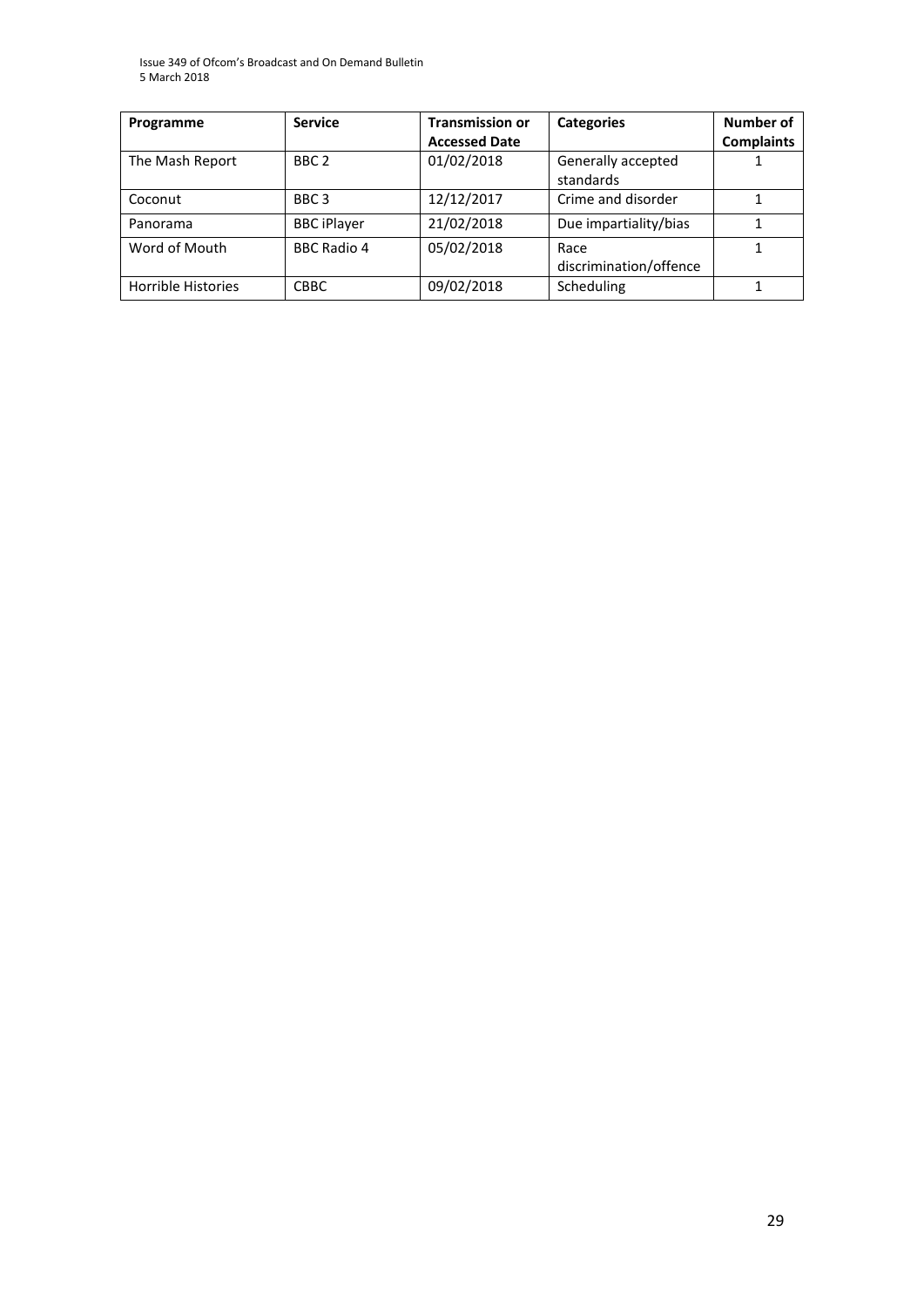# **Investigations List**

If Ofcom considers that a broadcaster or service provider may have breached its codes, rules, licence condition or other regulatory requirements, it will start an investigation.

**It is important to note that an investigation by Ofcom does not necessarily mean the broadcaster or service provider has done anything wrong. Not all investigations result in breaches of the codes, rules, licence conditions or other regulatory requirements being recorded.**

Here are alphabetical lists of new investigations launched between 12 and 25 February 2018.

Investigations launched under the Procedures for investigating breaches of content standards for television and radio

| Programme                         | <b>Service</b>     | <b>Transmission date</b> |
|-----------------------------------|--------------------|--------------------------|
| The Christian O'Connell           | Absolute Radio 90s | 08/02/2018               |
| <b>Breakfast Show</b>             |                    |                          |
| <b>Jesus Sanctuary Ministries</b> | <b>BENTV</b>       | Various                  |
|                                   |                    |                          |
| Gold Rush                         | Discovery          | 19/01/2018               |
|                                   |                    |                          |
| Free Jaggi Now                    | <b>KTV</b>         | 06/01/2018               |
|                                   |                    |                          |
| Indian Law                        | <b>KTV</b>         | 14/01/2018               |
|                                   |                    |                          |

For more information about how Ofcom assesses complaints and conducts investigations about content standards on television and radio programmes, go to: https://www.ofcom.org.uk/ data/assets/pdf file/0020/55109/breaches-content[standards.pdf](https://www.ofcom.org.uk/__data/assets/pdf_file/0020/55109/breaches-content-standards.pdf)

Investigations launched under the Procedures for the consideration and adjudication of Fairness and Privacy complaints

| Programme                      | <b>Service</b>     | <b>Transmission date</b> |
|--------------------------------|--------------------|--------------------------|
| Can't Pay? We'll Take it Away! | 5 Star             | 8 October 2017           |
| The Report: Problem Leases     | <b>BBC iPlayer</b> | 13 April 2017            |
| Can't Pay? We'll Take it Away! | Channel 5          | 20 August 2017           |
| <b>News</b>                    | New Vision TV      | 24 November 2017         |
| Power Play                     | New Vision TV      | 21 November 2017         |